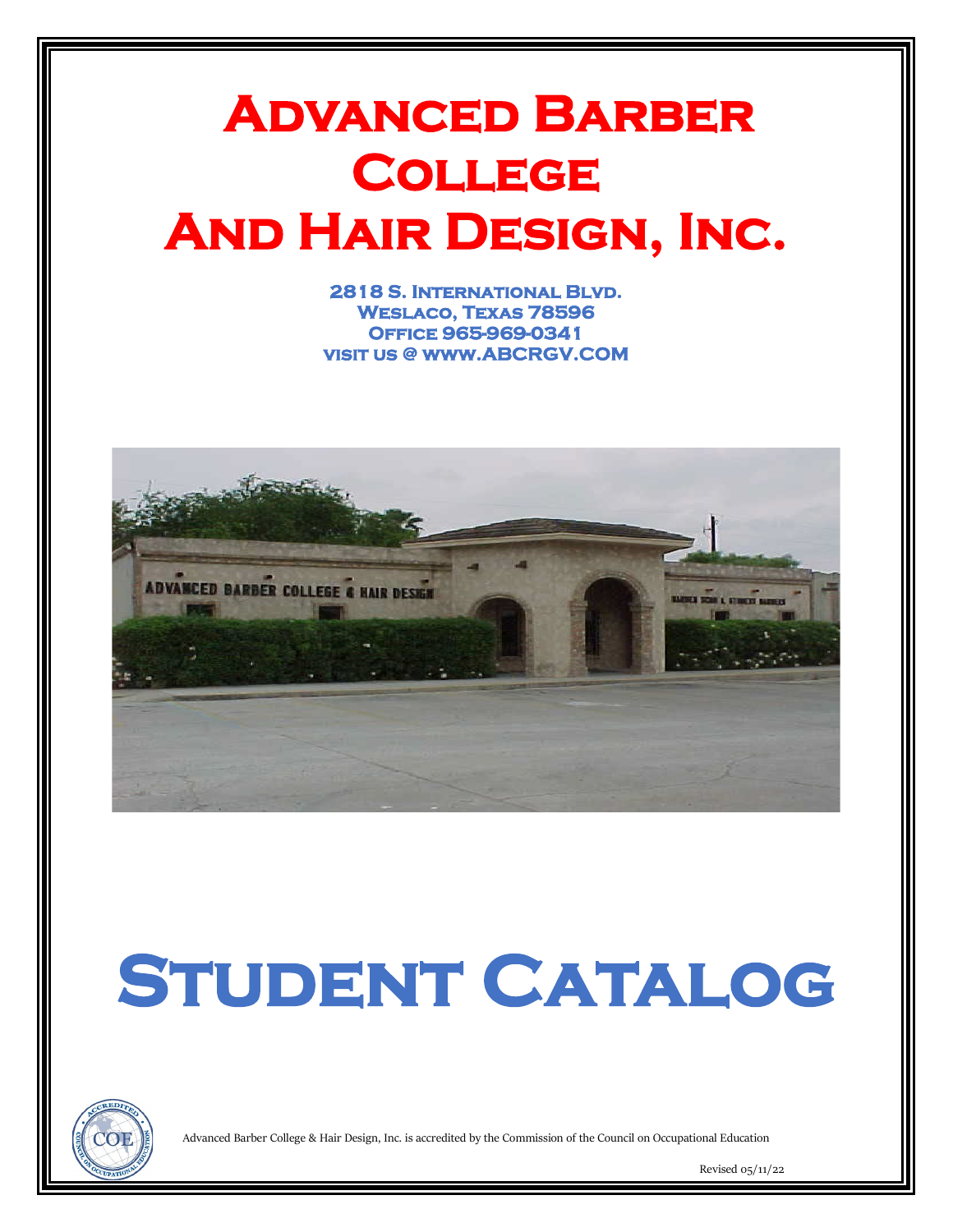## Advanced Barber College & Hair Design, Inc.

## **ADMINISTRATIVE STAFF**

| Janie C. Garza     |
|--------------------|
| Angie Moreno       |
| Jessica Herrera    |
| Giovannie Gallardo |
| Jaime Garza Jr     |
| Ashly Deleon       |
| Velma Moreno       |
| Maria Loredo       |
| Marta Gallardo     |
| Daniel Ocanas      |
| Cassandra Mariscal |
| Mario Garza        |
|                    |

.

Chief Executive Officer Admissions & Financial Aid Director Admissions/Financial Aid/Student Filing Admissions/Financial Aid/Student Filing Chief Financial Officer Records & Data Entry Records & Data Entry Spanish Teacher-Instructor Education Director & Teacher- Instructor Teacher Instructor Teacher Instructor Teacher Instructor

## **OUR MISSION**

 The mission of the Advanced Barber College & Hair Design, Inc. is to provide excellent professional training to our students, to prepare them for both the State of Barber Exam and a successful career in the barber industry. Because of our mission, our curriculum emphasizes the basic and advanced skills so that those students build a solid foundation of knowledge and service. Our staff provides our students with textbook studies, hands-on training serving clients, and opportunities to attend annual trade shows, to help students master both the procedures and the challenges of the profession itself.

 La misión de Advanced Barber College & Hair Design, Inc. es la de proveer entrenamiento profesional de alta calidad a nuestros alumnos y prepararlos para el examen de Peluquero del Estado y para el éxito en su carrera. Por eso, nuestros cursos enfocan las avilidades básicas y avanzadas para que los alumnos reciban los fundamentos básicos de información y servicio. Nuestro personal les provee estudios formales, entrenamiento al servició de los clientes, y la oportunidad de asistir a conferencias anuales, para ayudar a los alumnos a dominar los procedimientos y desafíos de nuestra profesión.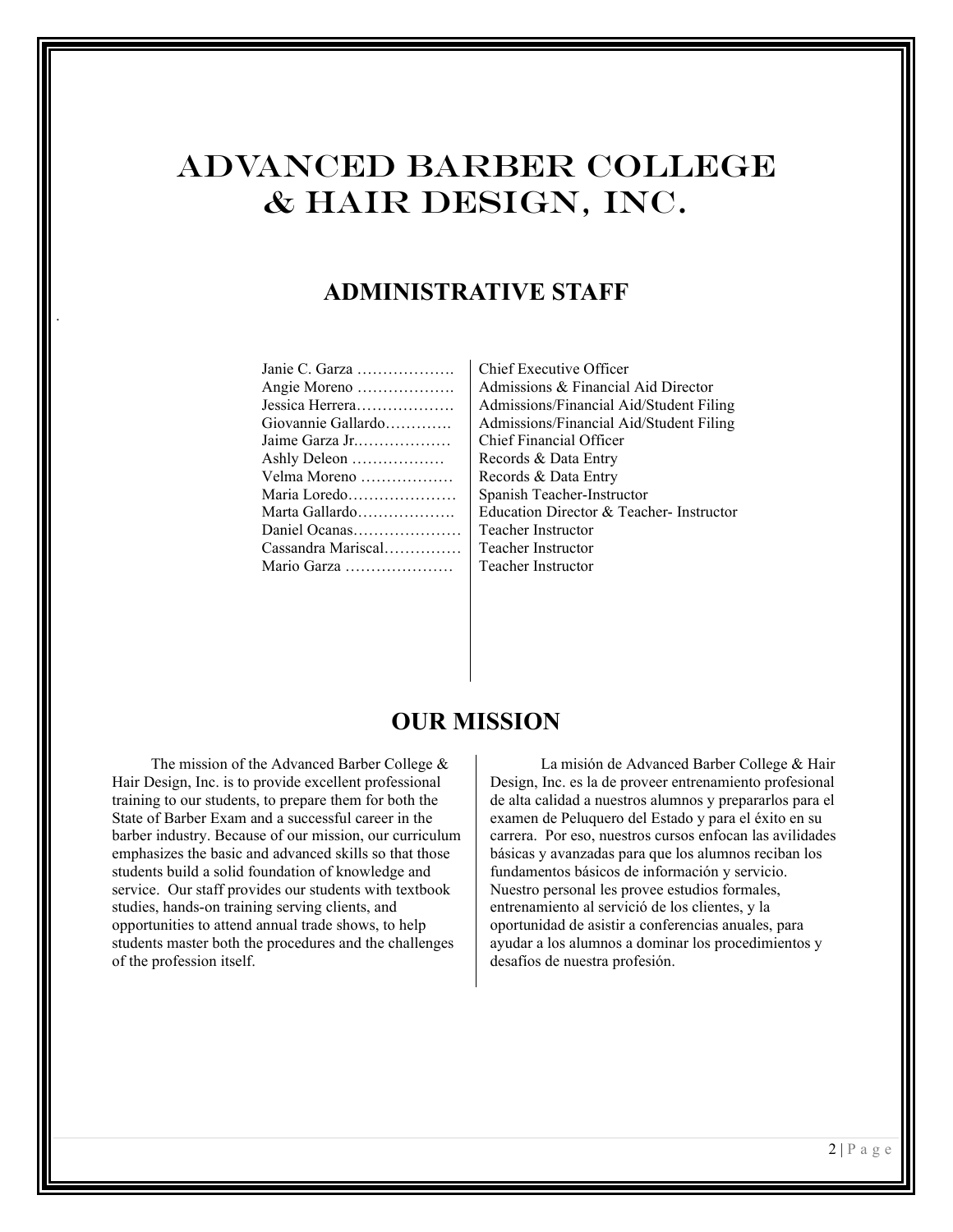#### **SCHOOL PHILOSOPHY**

 Advanced Barber College & Hair Design, is dedicated to educating quality participants who are able to meet both the present and future demand of the barber and beauty industry. Each student admitted to the college receives individualized instruction and exposure to practiced technical skills and familiarity with the industry's equipment. In addition, the student has adequate opportunities for supervised work with the public. The school's intent is to graduate quality, not quantity.

 Advanced Barber College & Hair Design, Inc. se dedica a educar a alumnos de alta calidad para que puedan responder a la demanda de la industria del peluquero y del estilista. Cada alumno matriculado en esta escuela recibe instrucción indivualizadad, las habilidades técnicas y un conocimiento de las herramienta de la carrera. Además, tiene la oportunidad de servir al público. Es nuestra meta graduar estudiante de calidad no cantidad.

## **LICENSING**

Advanced Barber College & Hair Design, Inc. has been licensed by the Texas Department of Licensing and Regulation since 1988. In addition, the school is approved for training by the Texas Veterans Commission and Texas Workforce Commission. Advanced Barber College & Hair Design, Inc. is accredited by the Council on Occupational Education and is certified by the U.S. Department of Education to participate in a Financial Aid Program.

#### **FACILITIES AND EQUIPMENT**

Advanced Barber College & Hair Design, Inc., which opened in 1988, is located in Weslaco, Texas at 2818 S. International Blvd. The building contains approximately 10,000 square feet. The school's interior walls are furnished with decorative brass fixtures. Our school facilities consist of offices, restrooms, classroom, dressing room, lounge area, utilities room and clinic floor. The clinic floor area is equipped with ninety-one Semi Barber chairs and 13 shampoo bowels and chairs. Each station has a custom-designed cabinet, sink and personal vanity. The practical/theory classroom has 10 stations for student practice and hands-on training. The classroom includes a blackboard, charts, and student desks. The school has a library available for student use during school hours. We have recently added our main big room used as our main classroom with sufficient space and seating and 6 big screen TVs and a stage for presentations. All areas are provided with central air-conditioning, heating and ceiling fans are used to provide energy efficiency. All areas have substantial space and lighting with an intercom system to be able to speak to anyone on moment's notice anywhere in the school.

#### **SCHOOL CALENDAR**

Advanced Barber College & Hair Design, Inc. is in session twelve months of the year. We are open Monday through Friday, 8:00 a.m. to 2:30 p.m. and 8:00 a.m. to 4:00 p.m. for the office. Enrollment is on a continuing basis, with classes starting on every first Monday of each month. Advanced Barber College & Hair Design, Inc. will be closed the following holidays: New Year's Day, Spring Break in March, Good Friday, Memorial Day, Summer Break in July, Labor Day, Thanksgiving Day, and Christmas Break.

#### **ADMISSIONS REQUIREMENTS**

 Advanced Barber College & Hair Design, Inc. offers training programs that are conducted continuously throughout the year. These programs include Barber, and Manicurist courses.

Advanced Barber College & Hair Design, Inc. is an equal educational opportunity institution. Qualified applicants are admitted regardless of the person's race, ethnic background, physical handicap, or other non-ability or skill-related characteristic.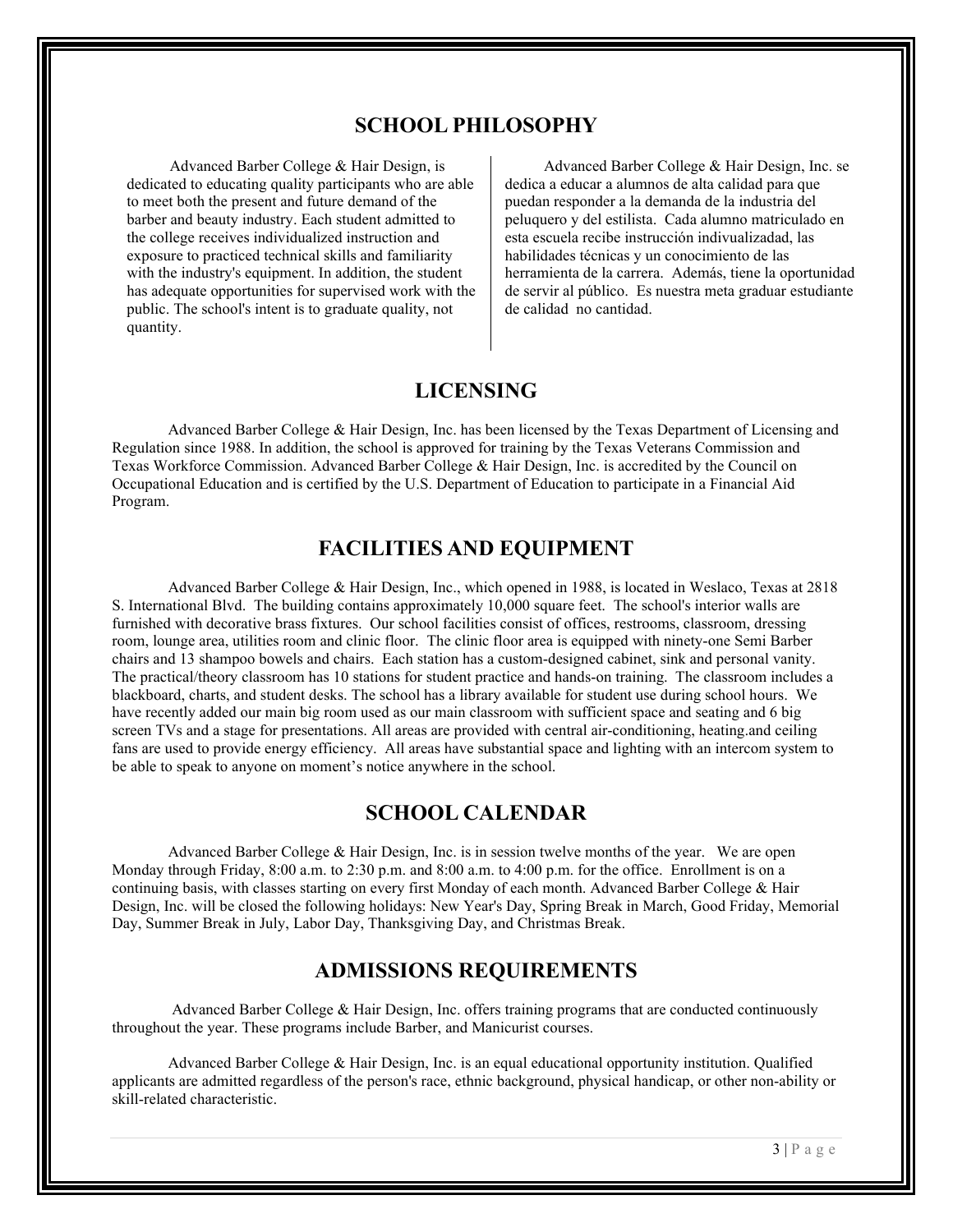Applicants must fulfill the following prerequisites before enrolling:

1. Students must be at least 17 years old and meet one of the following educational requirements:

- A. High School Diploma
- B. GED
- C. Transcript from school
- D. ATB if applicable

As per the Department of Education, Prior to July 1, 2012, students who did not have a high school diploma or equivalent had to pass an ATB test in order to qualify to apply for federal financial aid (Title IV). That option was eliminated on July 1, 2012 except for students who were enrolled prior to July 1, 2012. The standard as published by the U.S. Department of Education has been adopted by the college. For those students admitted on the "Ability-To-Benefit" basis who were enrolled prior to July 1, 2012, our written admissions procedure are the same as all other students. The standard as published by the U.S. Department of Education has been adopted by the college as part of the admissions criteria.

2. Prior to acceptance by the school, each applicant must:

- A. Appear for a personal interview with school officials
- B. Complete an enrollment application

3. Prior to beginning classes, each student must complete and provide the school with:

- A. A Texas Department of Licensing and Regulation enrollment form
- B. A copy of his/her High School Diploma, GED, School Transcript
- C. Four identical pictures (Passport size)
- D. The \$235.00 school enrollment fee \$25 of which is sent to the Texas Department of Licensing and Regulation.

#### **OPPORTUNITIES AND REQUIREMENTS FOR FINANCIAL AID**

Advanced Barber College & Hair Design, Inc. is approved for training by the Texas Veterans Commission. Advanced Barber College & Hair Design, Inc. is accredited by the Council on Occupational Education and is certified by the U.S. Department of Education to participate in the Federal Pell program. Students may contact the administration office for eligibility.

#### **CAREER OPPORTUNITIES**

Competition Instructor School Director State Inspector Permanent Wave Specialist Platform Specialist Hair Color Specialist Barber Shop/Salon Owner Theatrical Hairstylist Beauty & Barber Supply Sales Person Free Lance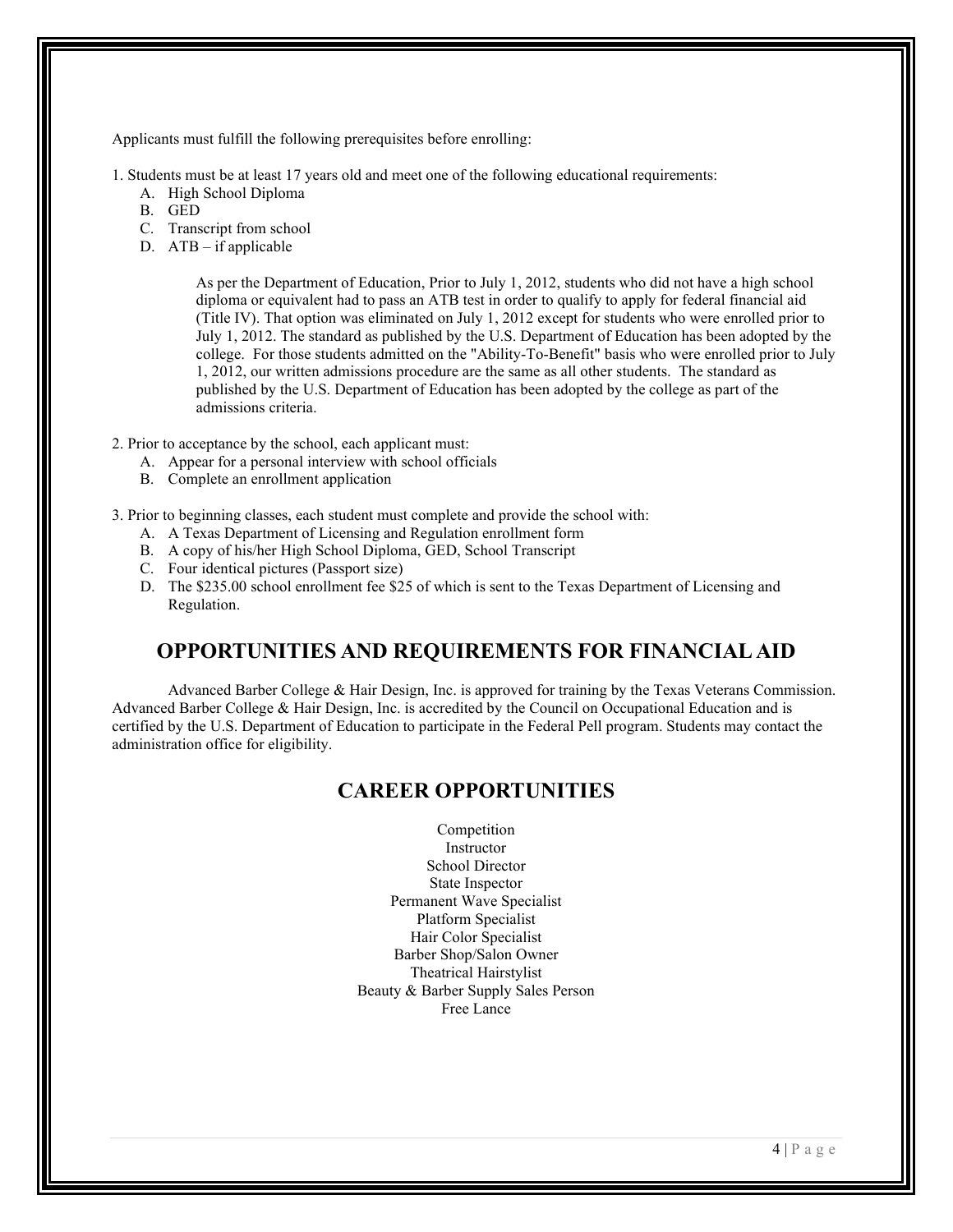## **COURSES OF STUDY REGISTERED BARBER**

The objective of this program is to prepare the student to take and pass the required Barber Examination. The curriculum to prepare a student for the examination for a license consists of one thousand five hundred (1,000) hours to include:

1. Theory, consisting of: 130 hours<br>A. Anatomy, Physiology, and Histology, consisting of the study of 50 hours 50 hours A. Anatomy, Physiology, and Histology, consisting of the study of

| A. Anatomy, Physiology, and Histology, consisting of the study of | ло пошв   |
|-------------------------------------------------------------------|-----------|
| (i)<br>hair                                                       |           |
| skin<br>(ii)                                                      |           |
| muscles<br>(iii)                                                  |           |
|                                                                   |           |
| (iv)<br>nerves                                                    |           |
| (v)<br>cells                                                      |           |
| $(v_i)$<br>circulatory system                                     |           |
| (vii)<br>bones                                                    |           |
| B. Texas Barber Laws and rules                                    | 25 hours  |
|                                                                   |           |
| C. bacteriology, sterilization, and sanitation                    | 30 hours  |
| D. disorders of the skin, scalp, and hair                         | 5 hours   |
| E. salesmanship                                                   | 1 hour    |
| F. barbershop management                                          | 1 hour    |
| G. chemistry                                                      | 1 hour    |
| H. shaving                                                        | 1 hour    |
|                                                                   | 1 hour    |
| I. scalp, hair treatment and skin                                 |           |
| J. sanitary professional techniques                               | 1 hour    |
| K. professional ethics                                            | 1 hour    |
| L. scientific fundamentals of barbering                           | 1 hour    |
| M. cosmetic preparations                                          | 1 hour    |
| N. shampooing and rinsing                                         | 1 hour    |
| O. cutting and processing curly over curly hair                   | 1 hour    |
|                                                                   |           |
| P. haircutting, male and female                                   | 1 hour    |
| Q. Theory of massage scalp                                        | 1 hour    |
| R. hygiene and good grooming                                      | 1 hour    |
| S. barber implements                                              | 1 hour    |
| T. honing and stropping                                           | 1 hour    |
| U. mustaches and beards                                           | 1 hour    |
| V. facial treatments                                              | 1 hour    |
|                                                                   |           |
| W. electricity and light therapy                                  | 1 hour    |
| X. history of barbering                                           | 1 hour    |
| 2. Instruction in practical work, consisting of study of:         | 870 hours |
| A. dressing the hair, consisting of                               | 500 hours |
| men's haircutting<br>(i)                                          |           |
| (ii)<br>children's haircutting                                    |           |
|                                                                   |           |
| woman's haircutting<br>(iii)                                      |           |
| cutting and processing curly overly curly hair<br>(iv)            |           |
| razor cutting<br>(v)                                              |           |
| B. shaving                                                        | 80 hours  |
| C. styling                                                        | 50 hours  |
| D. shampooing and rinsing                                         | 30 hours  |
|                                                                   |           |
| E. bleaching and dying of the hair                                | 20 hours  |
| F. waving hair                                                    | 25 hours  |
| G. straightening                                                  | 25 hours  |
| H. cleansing                                                      | 20 hours  |
| I. professional ethics                                            | 20 hours  |
| J. barbershop management                                          | $0$ hours |
|                                                                   |           |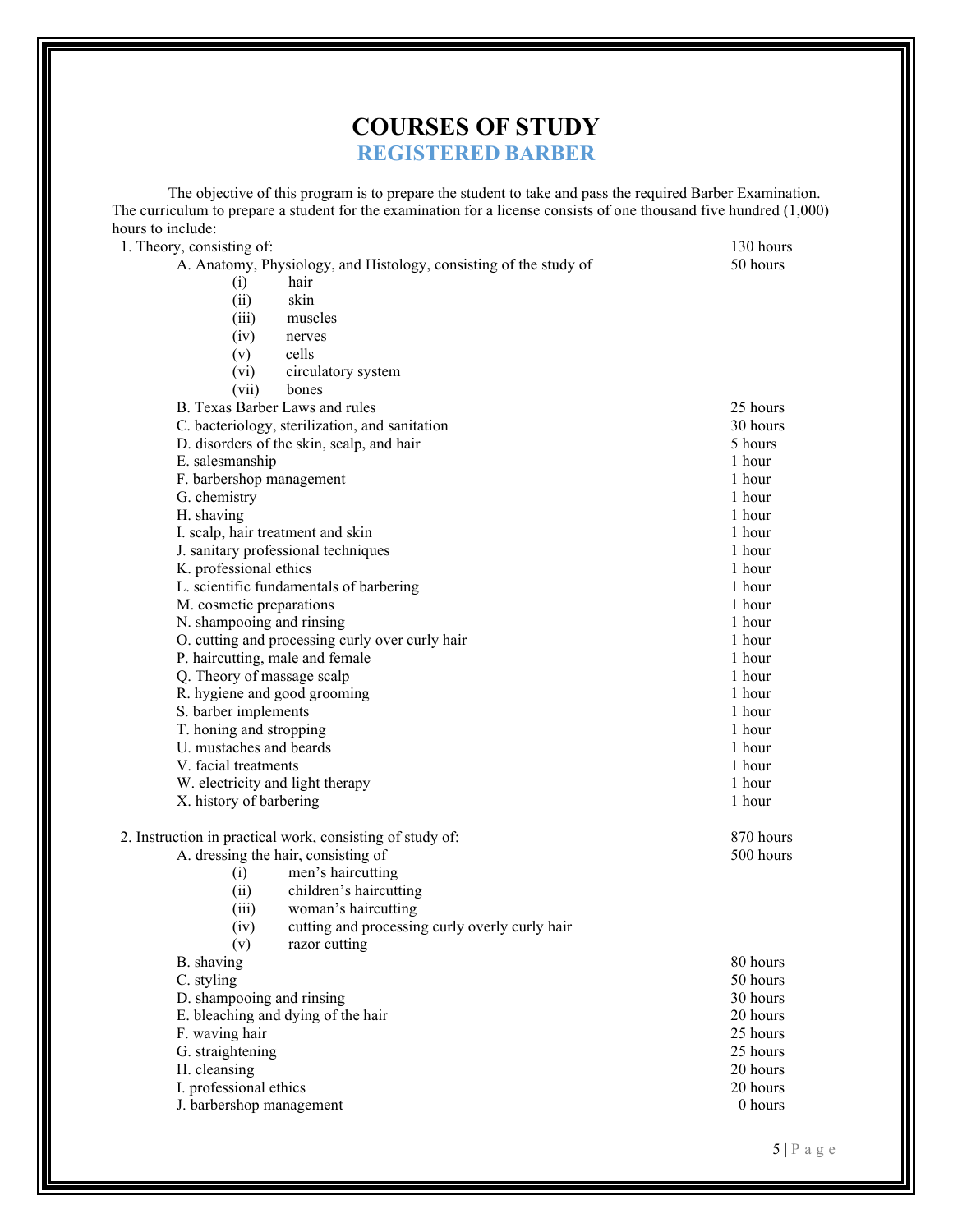| K. hair weaving and hairpieces                                                                                              | 5 hours  |
|-----------------------------------------------------------------------------------------------------------------------------|----------|
| L. processing                                                                                                               | 5 hours  |
| M. clipping                                                                                                                 | 5 hours  |
| N. beards and mustaches                                                                                                     | 6 hours  |
| O. shaping                                                                                                                  | 5 hours  |
| P. dressing                                                                                                                 | 5 hours  |
| Q. curling                                                                                                                  | 5 hours  |
| R. first aid and safety precautions                                                                                         | 5 hours  |
| S. scientific fundamentals of barbering                                                                                     | 5 hours  |
| T. barber implements                                                                                                        | 5 hours  |
| U. haircutting or the process of cutting, tapering, trimming, processing,<br>molding and scalp, hair treatments and tonics. | 10 hours |
| V. massage and facial treatments                                                                                            | 10 hours |
| W. arranging                                                                                                                | 10 hours |
| X. beautifying                                                                                                              | 10 hours |
| Y. singeing                                                                                                                 | 1 hours  |
| Z. manicuring                                                                                                               | 8 hours  |

## **MANICURIST COURSE**

--------------------------------------------------------------------------------------------------------------------------------------------

The objective of this program is to prepare the student to take and pass the required Manicurist Examination. The curriculum to prepare a student for the examination for a license consists of six hundred (600) hours to include:

| 1. Eight (8) hours of orientation:                                           | 8 hours  |
|------------------------------------------------------------------------------|----------|
| A. rules and regulations of the school                                       |          |
| B. introduction to school personnel and students                             |          |
| C. layout of school facilities                                               |          |
| 2. Thirty-seven (37) hours of instruction in theory:                         |          |
| A. Texas barber laws                                                         | 4 hours  |
| B. professional ethics                                                       | 3 hours  |
| C. hygiene and good grooming                                                 | 3 hours  |
| D. bacteriology, sterilization and sanitation                                | 8 hours  |
| E. the nails and disorders                                                   | 4 hours  |
| F. manicuring, equipment and procedures                                      | 4 hours  |
| G. anatomy and physiology                                                    | 4 hours  |
| H. skin                                                                      | 4 hours  |
| I. advanced nail techniques                                                  | 3 hours  |
| 3. Five hundred and fifty-five (555) hours of instruction in practical work: |          |
| A. preparation of a manicure table                                           | 40 hours |
| B. removal of polish                                                         | 57 hours |
| C. shaping nails                                                             | 96 hours |
| D. softening cuticle                                                         | 37 hours |
| E. applying cuticle remover and loosening                                    | 40 hours |
| F. cleaning under free edge                                                  | 18 hours |
| G. trimming cuticle and buffing nails                                        | 59 hours |
| H. bleaching under free edge                                                 | 18 hours |
| I. applying cuticle oil or cream                                             | 15 hours |
| J. hand and arm massage                                                      | 57 hours |
| K. applying polish                                                           | 74 hours |
|                                                                              |          |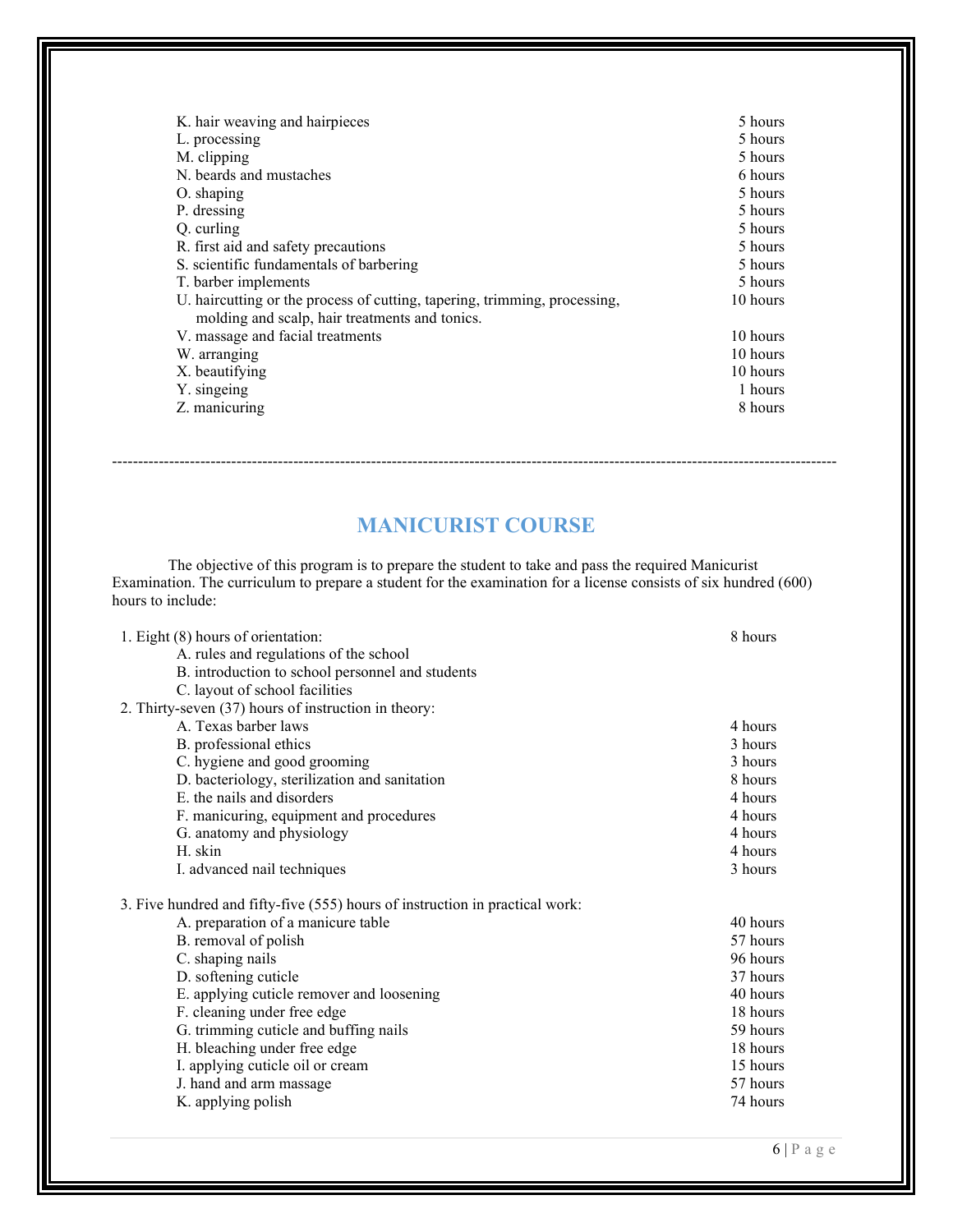L. application of artificial and gel nails 44 hours 44 hours

## **TUITION AND FEES**

**----------------------------------------------------------------------------------------------------**

#### **Advanced Barber College & Hair Design Inc. has a list of tuition and fees for each course available**

#### **Barber Course**

*Tuition \$9,110.00, Tool Kit \$740.00 &, Registration \$235.00, Books \$235.00, and other fees \$70.00*

#### **Manicurist Course**

*Tuition \$4,200.00 Tools \$1300.00 & Books \$225.00 Registration and other fees \$300.00*

*Although students have option to buy tools and books from outside vendors, it is highly recommended to buy from ABC because state law requires professional tools and books. Outside tools or books must reach these requirements or they cannot be part of the tool kits and must be re-purchased. All state and federal agencies are subject to these requirements.*

## **STATE LICENSING REQUIREMENTS**

#### **A. CLASS "A" REGISTERED BARBER**

- 1. Complete 1000 clock-hour barber course in a licensed barber college.
- 2. Complete an application for examination, (A student is required to take written examination after completion of 900 hours)
- 3. Provide a valid form of government identification (current driver's license, state ID, or passport)
- 4. Pass both the written and practical examinations (must pass theory portion before you can schedule the practical exam)
- 5. Pay a \$50.00 written test fee and a \$72.00 Practical test fee to Texas Department of Licensing and Regulation.
- 6. Send \$55.00 license fee to Texas Department of Licensing and Regulation

#### **B. MANICURIST**

- 1. Complete 600 clock-hour course in a licensed barber college.
- 2. Pass the practical and theory exit examinations given by the school.
- 3. Complete an application for examination.
- 4. Pay a \$50.00 Manicurist Written fee and a \$72.00 Manicurist Practical fee to Texas Department of Licensing and Regulation.
- 5. Provide a valid form of government identification (Driver's License, State ID, or Passport)
- 6. Pass both the written and practical examinations (must pass theory portion before you can schedule the practical exam)
- 7. Send \$30.00 license fee to Texas Department of Licensing and Regulation.

## **GRADUATION REQUIREMENTS**

The Texas Department of Licensing and Regulation sets the following requirements for graduation:

- 1. Registered Barber Course-Complete the 1000-hour course and must pass the exit exam.
- 2. Manicurist Course-Complete the 600-hour course and must pass exit exam.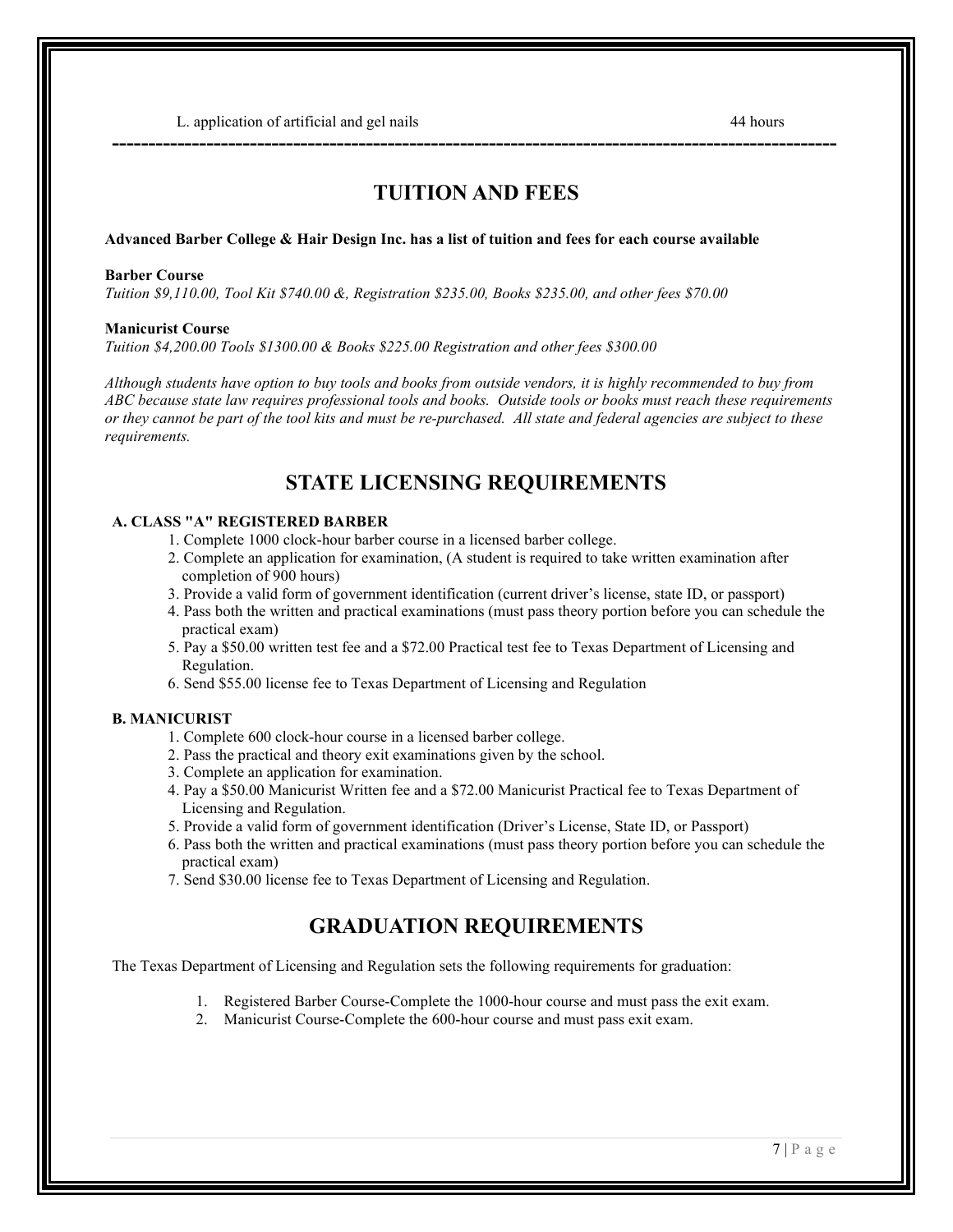## **CRIMINAL CONVICTION GUIDELINES**

These guidelines are issued by the Texas Department of Licensing and Regulation pursuant to the Texas Occupations Code, § 5.025 (a). These guidelines describe the process by which the Texas Department of Licensing and Regulation (TDLR) determines whether a criminal conviction renders an applicant an unsuitable candidate for the license, or whether a conviction warrants revocation or suspension of a license previously granted. The questionable offenses are: assaults, homicides, \*sexual offenders and kidnappings.

## **CERTIFICATE OF COMPLETION**

Upon successful completion of the selected course requirements, earning an overall 70% passing grade, and having no financial obligations to the school, graduates will be awarded a diploma.

## **GRADING SCALE**

| Lesson Grade (%) | <b>Letter Equivalent</b> | <b>Rating</b>    |
|------------------|--------------------------|------------------|
| 90-100           | A                        | <b>Excellent</b> |
| 80-89            | B                        | Good             |
| 70-79            | C                        | Average          |
| <b>Below 69</b>  | F                        | <b>Failing</b>   |

Your assignments will be graded on the following scale:

An overall program average of 69%, or above, is required to graduate and earn your certificate.

Every Student will receive two grades per week in both written and practical work. An average of these two will be part of determining if student is SAP eligible.

#### **SATISFACTORY ACADEMIC PROGRESS** *(THE FOLLOWING POLICIES WILL BE APPLIED TO ALL STUDENTS.)*

In order to be making satisfactory academic progress toward a diploma or certificate, you must maintain specified grade averages and proceed through the program at a pace leading to completion in a specified time frame (One and one-half times the length of the program). The satisfactory academic progress (SAP) policy applies to all students enrolled in Council of Occupation and Texas Department of Licensure and Requirement approved program whether receiving Federal Title IV, HEA funds.

The Barber Program (1000 clock hours and 34 weeks), and Manicurist Program (600 clock hours and 20 weeks).

Satisfactory Progress in attendance and academic work is a requirement. Academic work is evaluated on a cumulative basis. Students must maintain SAP to continue eligibility for Title IV funding. To determine SAP, all students are evaluated in academics and attendance at the evaluation points listed below. Students are advised of their academic and attendance status via a progress report.

#### Measurement Standards

To be considered eligible for the financial aid programs named below, a student must be meeting all of the following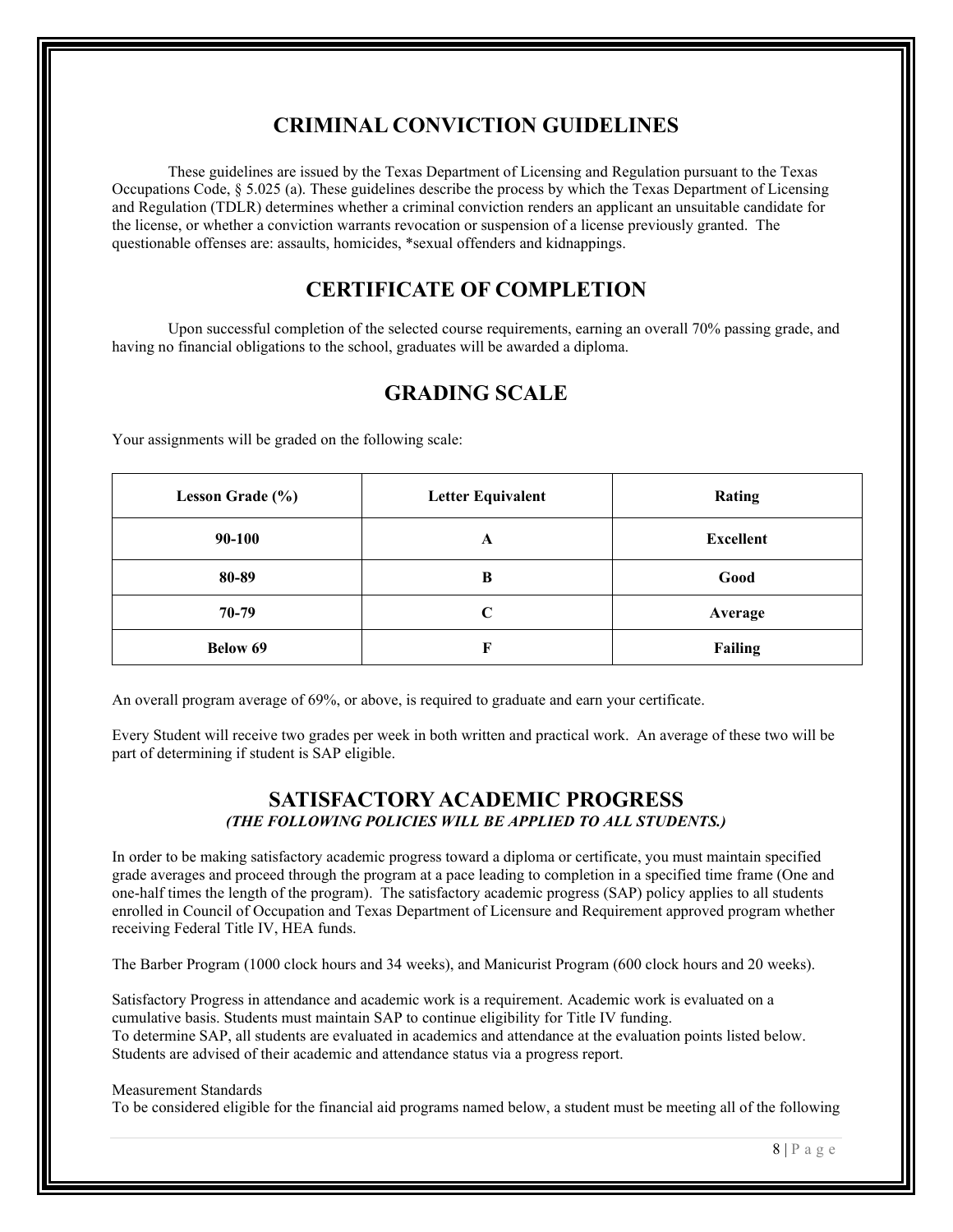#### conditions:

Qualitative – GPA Students must maintain a grade point average (GPA) of at least 70% at each payment period as well as a cumulative GPA of 70 % or higher.

Quantitative – Pace of Progress

Students must successfully complete at least 67% of the cumulative attempted clock each payment period to meet satisfactory academic progress standards and to stay on pace with the Maximum Time Frame requirements

Satisfactory progress will be measured in clock hours and at the point when the student successfully completes the scheduled clock hours for that payment period. A student's training may be interrupted for unsatisfactory progress under the following conditions:

Student is making poor or failing grades. Absent for more than 10 consecutive class days. Advancement and progress in the course are not acceptable Student does not have the ability to make satisfactory progress in the work.

All students must attend 90% of their scheduled hours per month in order to be considered on progress to making satisfactory progress and on pace to complete the course within the maximum time frame of 150% of the length of the course.

Students who do not attend 90% of their scheduled hours during a month are required to meet with the CEO or Financial Aid Director to discuss their overall satisfactory academic progress status, the consequences of not meeting satisfactory academic progress, as well as the requirements for making up missed hours.

Students may miss up to 10% of required hours, based on academic year each pay period without making up hours.

#### **Determination of Progress**

Frequent evaluations will help determine if the student is on track to meet the minimum requirements for SAP by the next payment period. The frequency of evaluations ensures that students have ample opportunity to meet both the attendance and academic progress requirements and if not then allow those students to receive guidance in time to correct their attendance or academic progress. At minimum the student will receive a progress evaluation every six weeks when they sign their reconciled hours.

Students meeting the minimum requirements for academics and attendance at the end of each evaluation period (end of payment period) will be considered making SAP until the next scheduled evaluation. Students will receive a hardcopy of their SAP determination at the time of each of the evaluations.

Student's hours are submitted to TDLR every month and we use the Premier program software. The program shows that the student is to complete 60 hours per month and calculates the percentage of hours completed toward the maximum time frame each month.

#### **Required Grade Averages**

You must achieve a 70% grade average throughout the entire program.

Program: Registered Barber

Program Length: 1000 clock hours, 34 weeks, 30 hours/week

Maximum Time Frame: One and one-half times the length of the course (50 weeks) (1500 hours)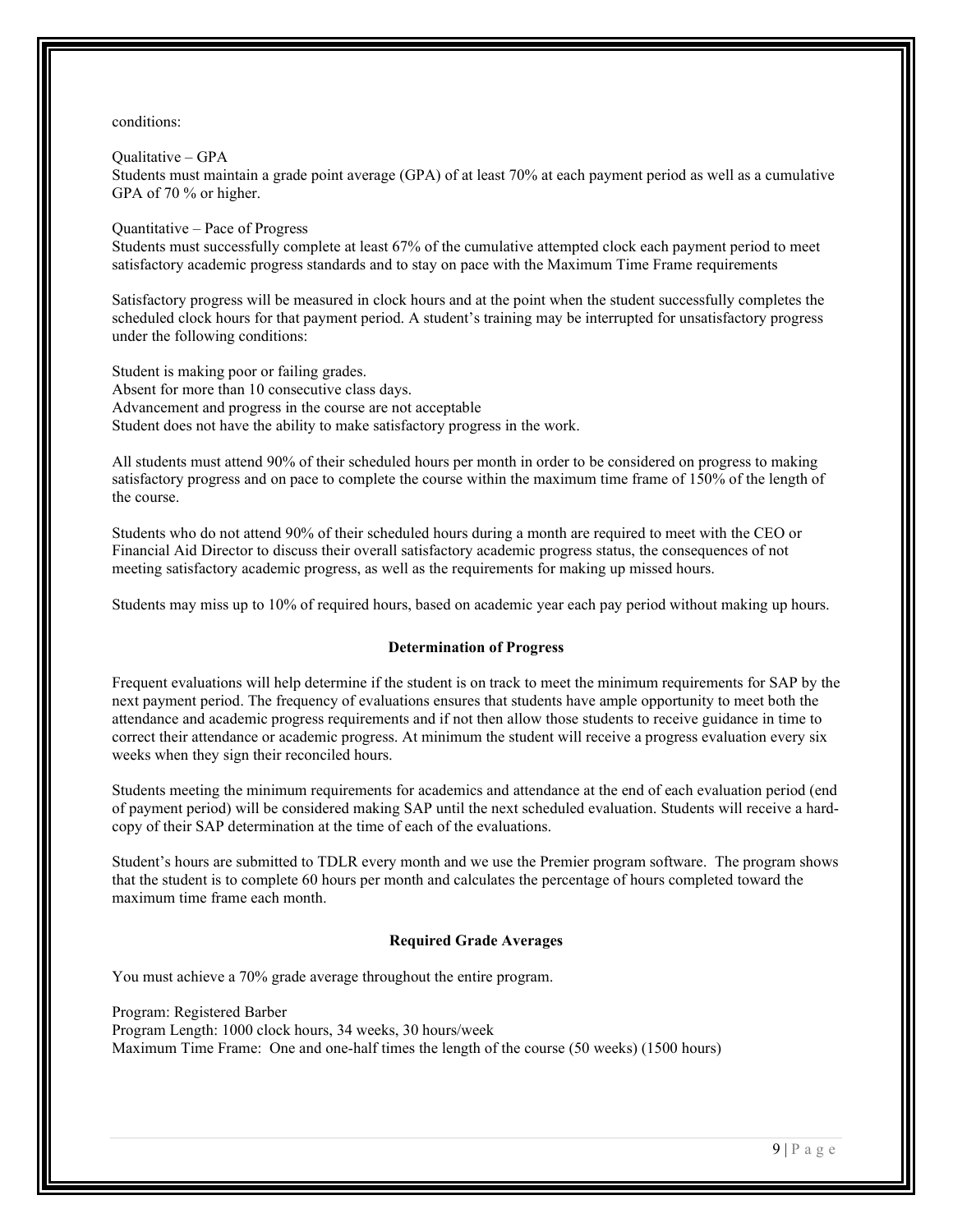#### **Required Completion Rate**

In addition to the grade averages listed above, you must also be progressing toward successful completion of the program within the maximum time frame, 45 weeks, at the following rate:

#### **Required Grade Averages:**

You must achieve a 70% grade average throughout the entire program.

Program: Manicurist Program Length: 600 clock hours, 20 weeks, 30 hours/week Maximum Time Frame: One and on-half times the length of the course (30 weeks)

#### **Required Completion Rate**

In addition to the grade averages listed above, you must also be progressing toward successful completion of the program within the maximum time frame, 30 weeks, at the following rate:

| After this number of weeks                                     |     |     |  |
|----------------------------------------------------------------|-----|-----|--|
| You must have completed at least<br>this number of clock hours | 300 | 600 |  |

Maximum Time Frame 150% process)

| Course            | Maximum Time Allowed  |    |
|-------------------|-----------------------|----|
|                   | Scheduled Hours Weeks |    |
| Barber Course     | 1500                  | 50 |
| Manicurist Course | 900                   | 30 |

Treatment of Incompletes, Withdrawals, Repeats and Remedial

The following grades received from the course taken will not be considered as successful completion:

| $\mathfrak{c}_{\mathbf{F}}$ | Grades,                |
|-----------------------------|------------------------|
| $\mathcal{C}(X)$            | Withdrawal,            |
| $\mathfrak{c}\mathfrak{c}$  | Incomplete,            |
| $\mathfrak{c}(\mathbf{Y})$  | Unofficial withdrawal. |

The following conditions must be met for incomplete work, withdrawal from the program, repeating a subject, and remedial work:

If you have an "incomplete", you will be given two weeks in the following evaluation period to make up work not completed during the prior evaluation period, in addition to the regular work for the current evaluation period. Your financial aid will not be affected if the incomplete is corrected as stated. If the incomplete is not corrected as stated, you will be placed on Financial Aid Warning at the end of the evaluation period.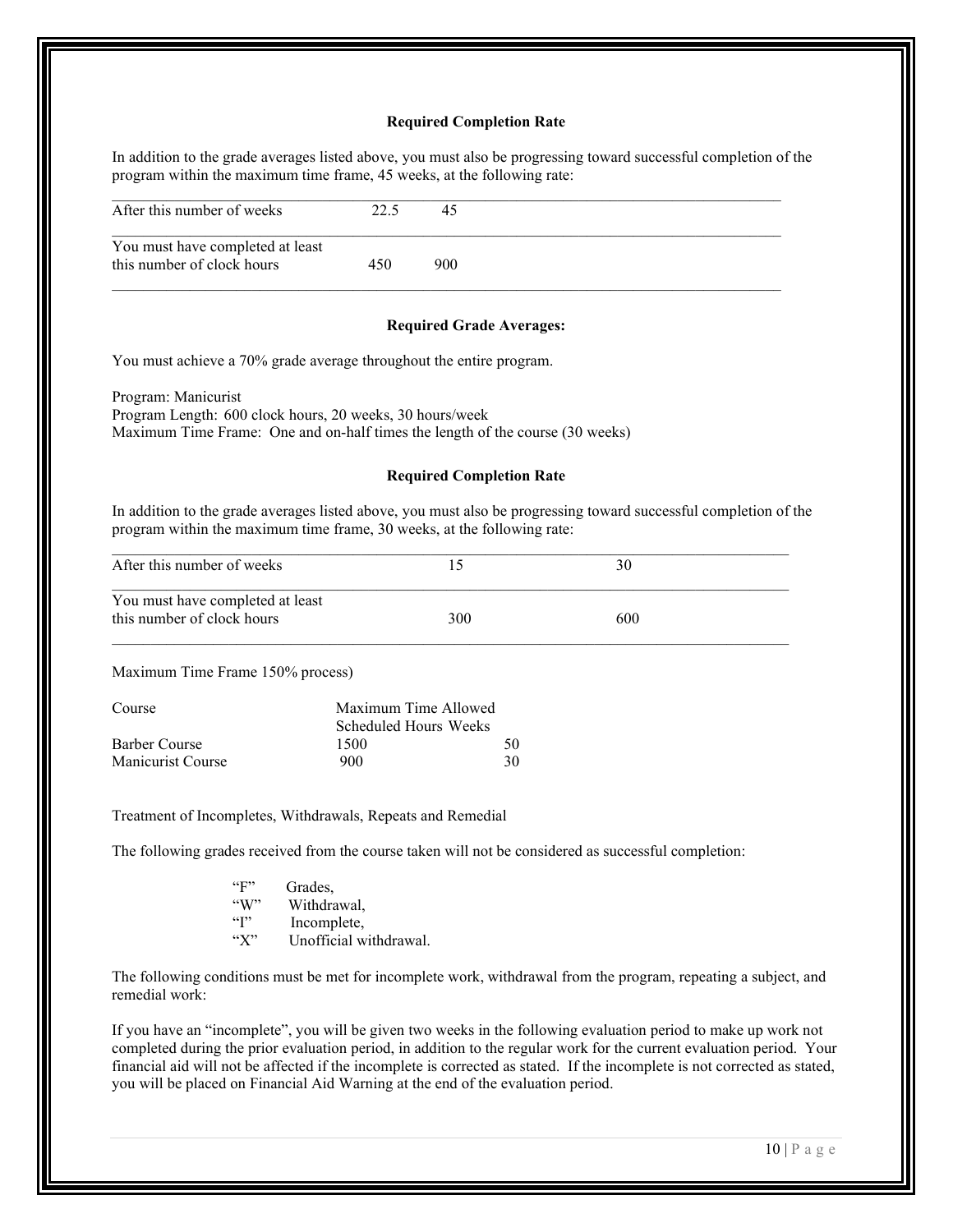If you wish to change programs, you must get approval from the Advanced Barber College CEO. ABC will determine the amount of credit that will be given for the previous completed (if any). Your financial aid will be recalculated, and a determination will be made to either increase or decrease the eligibility depending on the type of course change

All remedial work must meet the same standards set for other course work; and, must be satisfactorily completed before graduation. You will not be given credit for remedial work, and will be ineligible for financial aid until the remedial work is completed

You will be given to a "W" if you withdraw before the end of a particular unit. Refund calculations will be performed according to the stated refund policies. An "I" will be given to you if you miss three or more days in any week. Progress records will be provided at the end of each evaluation period. (See "incompletes" in Item No. 1, and the following Financial Aid Warning section.)

#### **Title IV, HEA Financial Aid Warning**

Students who fail to meet minimum requirements (67% cumulative attendance and a C or 70% GPA) for attendance and academic progress at the end of a payment period will be placed on a Title IV, HEA Financial Aid Warning the first time. Any student on Title IV, HEA Financial Aid Warning may continue to receive assistance under the Title IV, HEA programs for one payment period only.

At the end of that payment period if the student has met the minimum grade and attendance requirement the student is considered to be meeting SAP.

If the student is not meeting SAP at the end of the Financial Aid Warning Period; there will be a loss of Title IV, HEA eligibility; with the right to appeal. The student will be placed on a Title IV, HEA Academic Development Status, with a loss of Title IV, HEA funding and will be required to meet specific criteria of an improvement plan to assist them in regaining SAP and Title IV, HEA eligibility.

During this period the students will not be eligible to receive Title IV, HEA funds but he/she may continue on a cash pay basis with an approved payment plan. Arrangements for payment must be approved within 10 school days of notification of development status.

## **Appeals Procedures**

A student who losses their financial aid eligibility due to not making SAP at the end of a financial aid warning has the right to file an appeal regarding their SAP Evaluations.

A student, who wished to appeal Academic Development Status and loss of Title IV, HEA eligibility, must submit a written request to the CEO within five (5) business days of being notified that they are in a non-satisfactory progress status.

The student must describe any unusual circumstance(s) that the student believes deserve special consideration. The basis on which a student may file an appeal: death of a relative, an injury, or illness of the student or other special circumstance. The student must provide a written statement and information as to why they did not make SAP and what has changed that will allow them to make SAP by the next evaluation point.

Once the CEO receives the appeal, they will evaluate the appeal and provide a decision within five (5) business days. The CEO will notify the student in writing of the decision and all decisions are final.

If the student wins the appeal they will then be placed on Financial Aid Probation, which is a status assigned by the Federal regulations to a student who fails to make SAP, who has appealed and has had their Title IV, HEA eligibility for aid reinstated for one payment period only.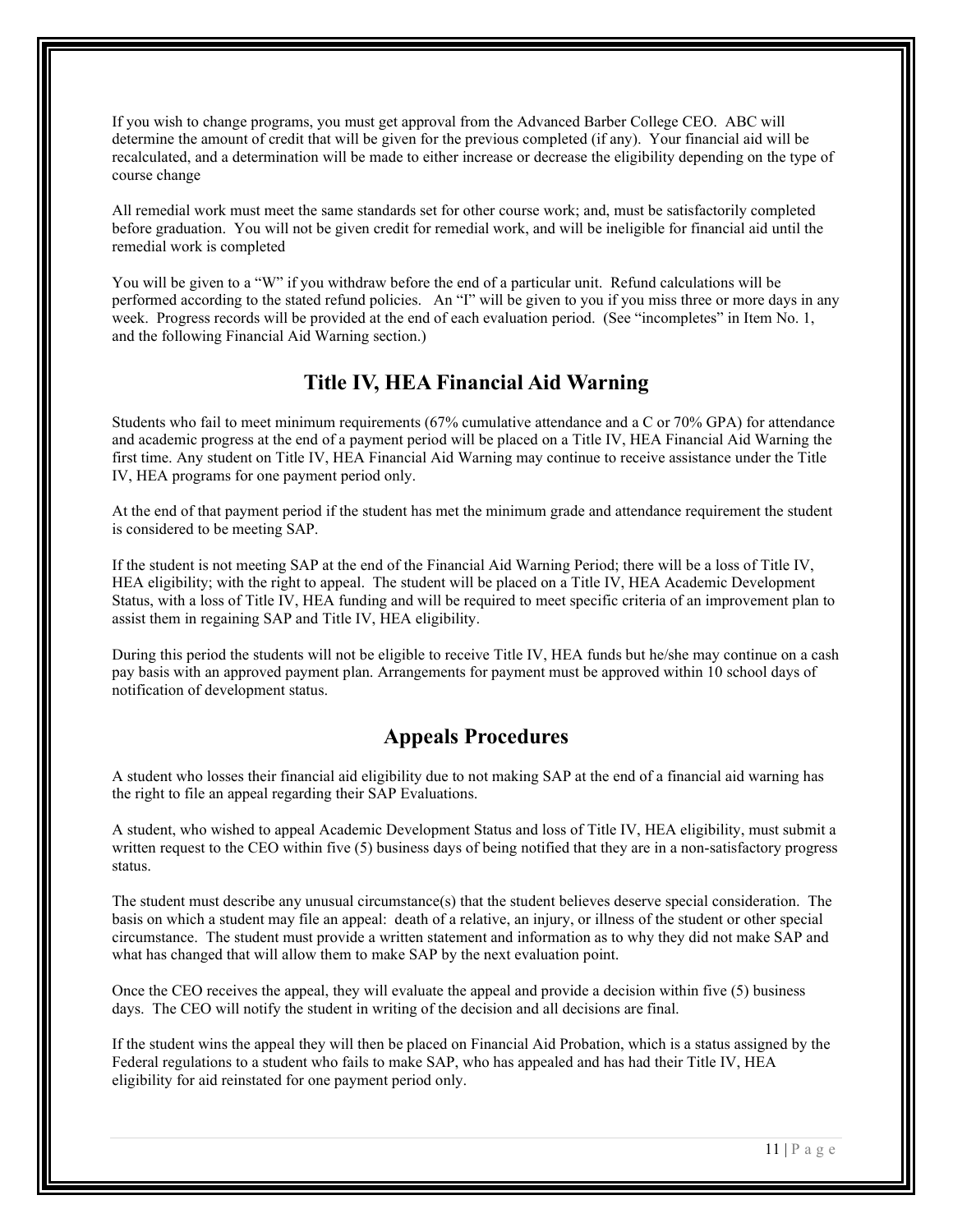## **Title IV, HEA Financial Aid Probation**

Any student that prevails upon the appeal process shall be placed on Title IV, HEA Financial Aid probation and will be eligible to receive Title IV, HEA during this period. A student placed on Title IV, HEA Financial Aid Probation may receive Title IV, HEA program funds for one payment period only. While on Title IV, HEA Financial Aid Probation, the student must meet the institutions SAP standards and may also need to complete an Academic Improvement Plan, which will be developed by the institution to assist the student in regaining their Title IV, HEA eligibility.

Those who are not making SAP at the end of the Title IV, HEA Financial Aid probation period will be ineligible to receive Title IV, HEA funds for the following payment periods, at which time a student must meet SAP prior to having eligibility reinstated at the next payment period.

## **Requirements for the Academic Improvement Plan:**

Maintain an attendance percentage that will ensure the student will meet Satisfactory Academic Progress by the next payment period.

Maintain a 75% grade point average. (The higher-grade point is required to raise the standard to help the student make up for areas that may have been previous lacking.

Attend theory class regularly (student must attend an average of 4 out of the 5 hours required for theory class each week).

Complete all required test and projects assigned (test and projects must be completed and turned in when requested). The academic improvement plan will be monitored by the CEO.

The school will notify the student every six weeks on their academic improvement status during the six week progress report/advising session. Status of the student's report will be written on the progress report form for the student to sign.

Students choosing to remain in school while requesting an appeal will be responsible for charges accrued whether or not the appeal is granted.

## **Reestablishment OF Title IV, HEA STATUS**

A student determined NOT to be making Satisfactory Progress may reestablish Satisfactory Progress by:

1) Making up missed tests and assignments and increasing grade average to 70% or better, and/or

2) Increasing cumulative attendance to 80% by the end of a Warning or Probation period.

## **Reinstatement OF Title IV, HEA FINANCIAL AID**

Title IV, HEA aid will be reinstated to students who have prevailed upon appeal regarding the status of SAP or who have reestablished SAP. Students on suspension of funds will be monitored daily via an electronic SAP report to determine when they reestablish SAP.

## **Reentry Students/Interruptions**

Students who have been terminated or withdrew from school may re-enroll (if determined eligible) within 180 days and will not incur additional charges, however these students will be responsible to pay any remaining balance from the previous enrollment that cannot be covered with reinstated federal funds.

Students who have been terminated or withdrew from school and re-enroll (if determined eligible), after more than 180 days will pay a \$200 application fee and will be charged for contracted hours at the current tuition rate. All reenrolling students will be provided the school's re-enrollment policy and will be evaluated by the school Director for placement in the curriculum and kit needs. Re-enrolling students may be required to purchase the current school kit. Students applying for re-entry or transfer-in from other schools will be required, as a condition of enrollment, to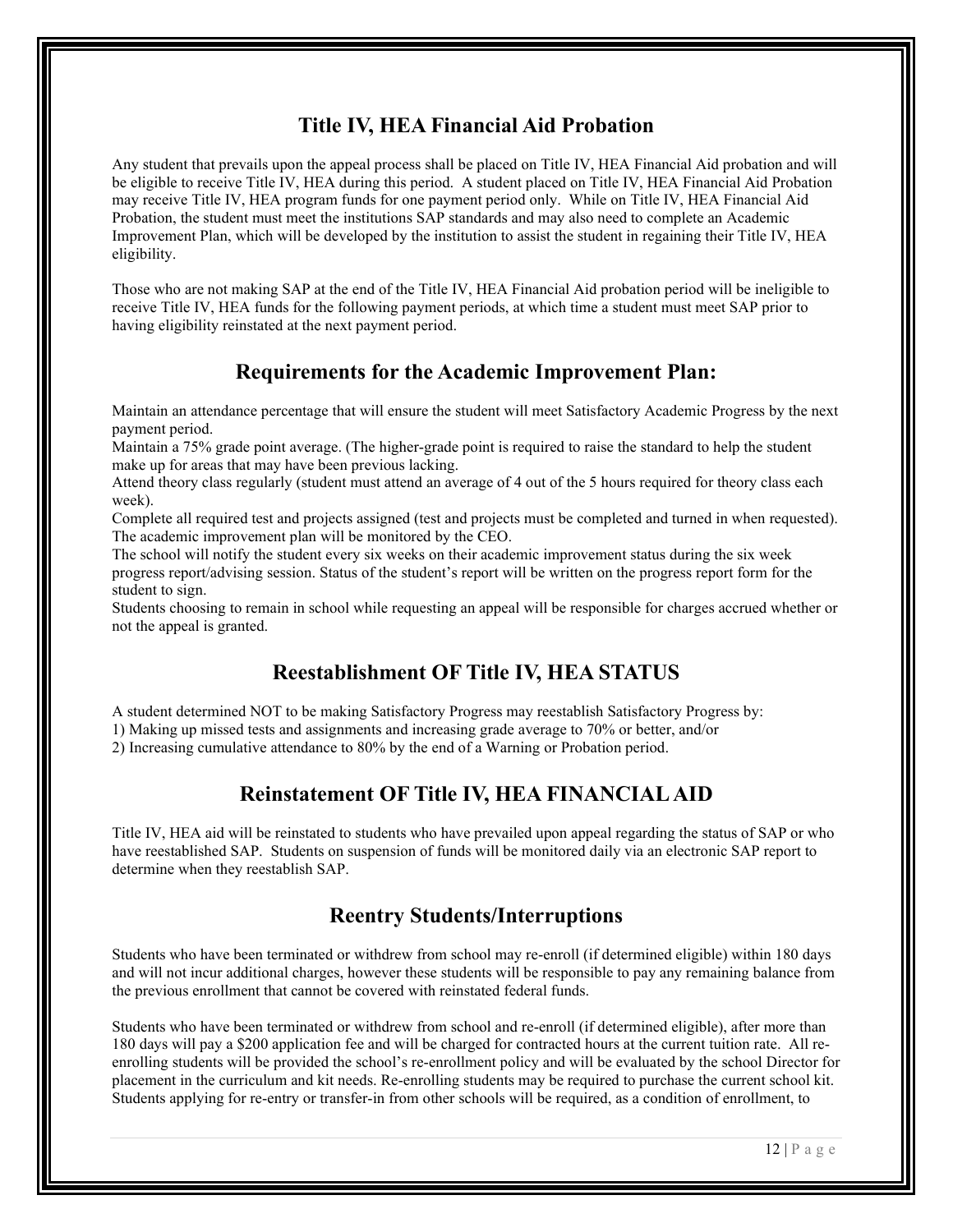bring delinquent prior student loans to a current status.

A determination of SAP will be made and documented at the time of withdrawal or beginning of a LOA. That determination of status will apply to students at the time they return to school. The student may appeal a negative Satisfactory Progress determination according to the appeal policy. Elapsed time during a LOA does not affect SAP and will extend the contract period by the same number of days as the LOA. Students re-entering after exiting the school will not be evaluated as new students and consideration will be given to the student's progress status at the time of previous withdrawal. Re-enrollment is at the discretion of the school administration.

#### **STUDENT REQUEST FOR RECORDS AND TRANSCRIPTS**

Students can request records and transcripts at any time. Students must be free of financial debt with the institution to have an official transcript released. Transcript request can be done in person by completing a transcript request form and requires a 2–3-day process. No transcripts will be e-mailed or faxed. There is a \$5.00 fee for each official transcript requested.

## **MAKE-UP WORK**

If absent, student must make up all class work for both excused and unexcused absences through arrangement with his/her instructor.

## **RE-ENROLLMENT**

If a student withdraws and then wishes to re-enroll in the same school, he must complete a re-enrollment application. A student will be re-evaluated by the school administration based on hours needed. A student will be charged a re-enrollment fee of \$200.00 to be paid to ABC and not the Texas Department of Licensing and Regulation and pay any outstanding tuition and fees due before returning to classes.

#### **TRANSFER POLICY**

If a student transfers to Advanced Barber College after an interruption, ABC shall notify the Texas Department of Licensing and Regulation, and a new student certificate will be issued. The Texas Department of Licensing and Regulation requires that ABC furnish the name of the school from which a student transferred, and the approximate date of enrollment in that school. A student will then be re-evaluated upon completing an application for transfer by the school administration and based on hours needed to complete under the state law. A student transferring will be charged a \$235.00 fee to be paid to ABC and not the Texas Department of Licensing and Regulation. A student can transfer programs within the intuition but cannot transfer clock-hours from one program to another within the same school.

#### **CRIME POLICY**

All students are required to maintain civility throughout their tenure at Advanced Barber College. Any student conducting criminal activity is subject to immediate dismissal and may be prosecuted by the local Police Department. Any instances will be brought in front of the entire staff with the final decision to be made by the director. Advanced Barber College conducts an annual security report with the entire year's crime statistics which can be viewed by anyone as it is posted in main office building. See ABC Annual Security Report for additional information.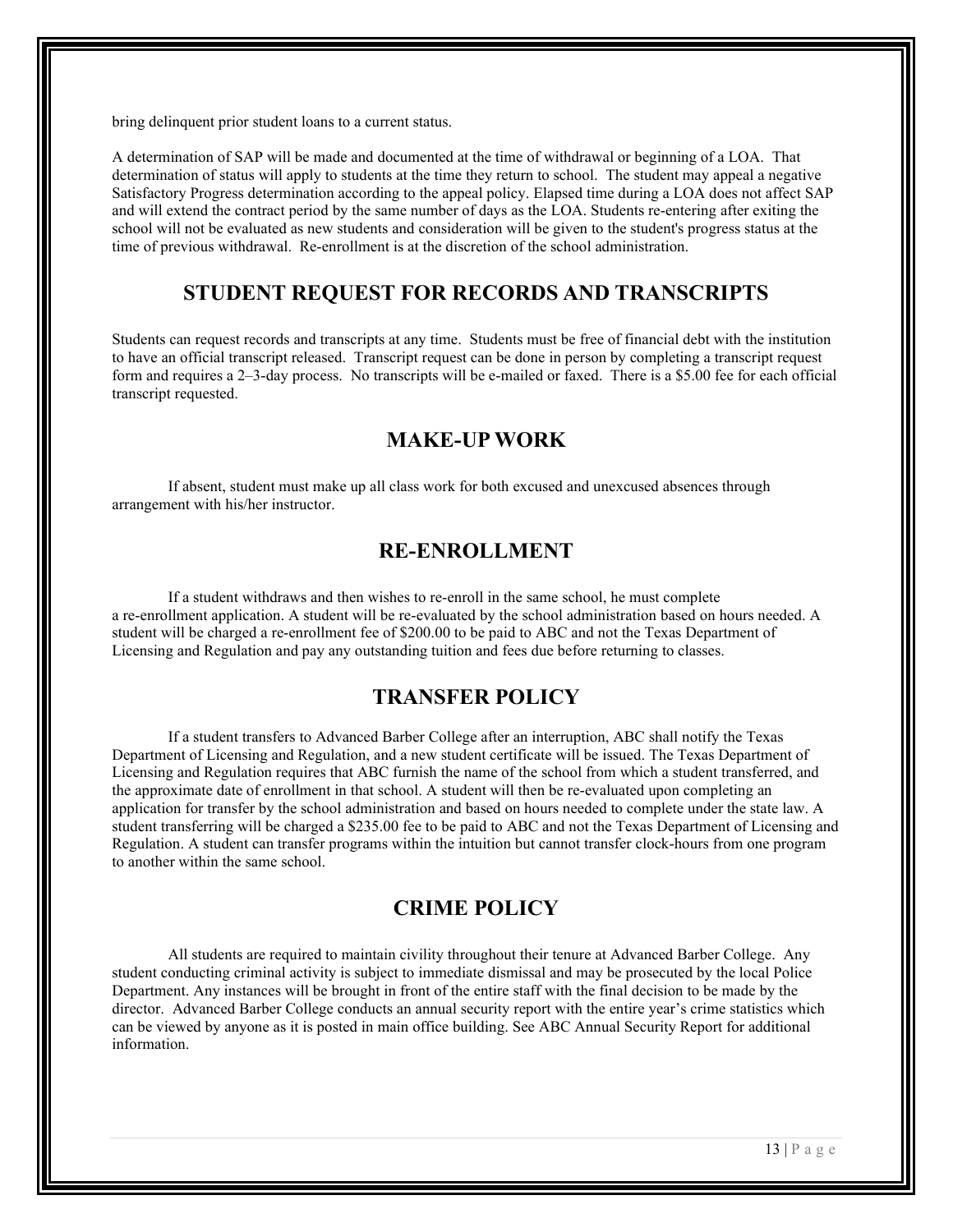## **RETURN of TITLE IV FUND POLICY**

#### **Return of Title IV Funds & Course Cancellation Return of Title IV, Higher Education Act (HEA) Policy**

When a student applies for financial aid, the student agrees that financial aid funds will be used for educational purposes only. Therefore, if a student withdraws before completing their program, a portion of the funds received may have to be returned. Advanced Barber College (ABC) will calculate the amount of financial aid to be returned to the Title IV, HEA programs according to the policies listed below.

Return of Title IV (R2T4) Policy This policy applies to students who officially withdraw, unofficially withdraw, fail to return from a leave of absence, or are dismissed from enrollment at Advanced Barber College. The Federal Return of Aid Policy is mandated by the U.S. Department of Education.

The amount of Title IV (federal) aid earned is based on the amount of time a student spent in academic attendance and the total aid received; it has no relationship to student's incurred institutional charges. Because these requirements deal only with Title IV, HEA funds, the order of return of unearned funds do not include funds from sources other than the Title IV, HEA programs.

Title IV, HEA funds are awarded to the student under the assumption that he/she will attend school for the entire period for which the aid is awarded. When a student withdraws, he/she may no longer be eligible for the full amount of Title IV, HEA funds that were originally scheduled to be received. Therefore, the amount of Federal funds earned must be determined. If the amount disbursed is greater than the amount earned, unearned funds must be returned.

#### **Timeline for Returning Title IV Funds**

Advanced Barber College will return any unearned Title IV funds it is responsible for returning within 45 calendar days of the date ABC determined the student withdrew and offer any post-withdrawal disbursement of funds within 30 calendar days of that date.

Refunds are made without requiring a request from the student.

#### **When a Student is considered a Withdraw:**

The student is considered to have withdrawn from the program when the student does not complete all of the clock hours and weeks of instructional time in the payment period or period of enrollment that the student was scheduled to complete.

- A. Official Withdrawal When the student gives formal notification of his/her intention to withdraw, the last date of attendance (LDA) is the date the school determined the student withdrew. For purposes of returning title IV funds, refunds will be made within 45 calendar days from the LDA.
- B. Unofficial Withdrawal when absences are treated as a withdrawal. In the case of unexplained consecutive absences, the school will determine withdrawal no later than 14 days after the students last date of academic attendance as determined by the school from attendance records. This date (day 14) is recorded as the date the school determined that the student withdrew. For purposes of returning Title IV funds, refunds will be made within 45 calendar days from the date the school determined the student withdrew. If the student provides notification to the school of his or her withdrawal prior to the date that the school normally would determine that the student withdrew, the date of determination is the date of the student's notification.
- C. Expelled Student The student that is expelled by the school is considered to have not completed all the clock hours and weeks of instruction time in the payment period or period of enrollment that the student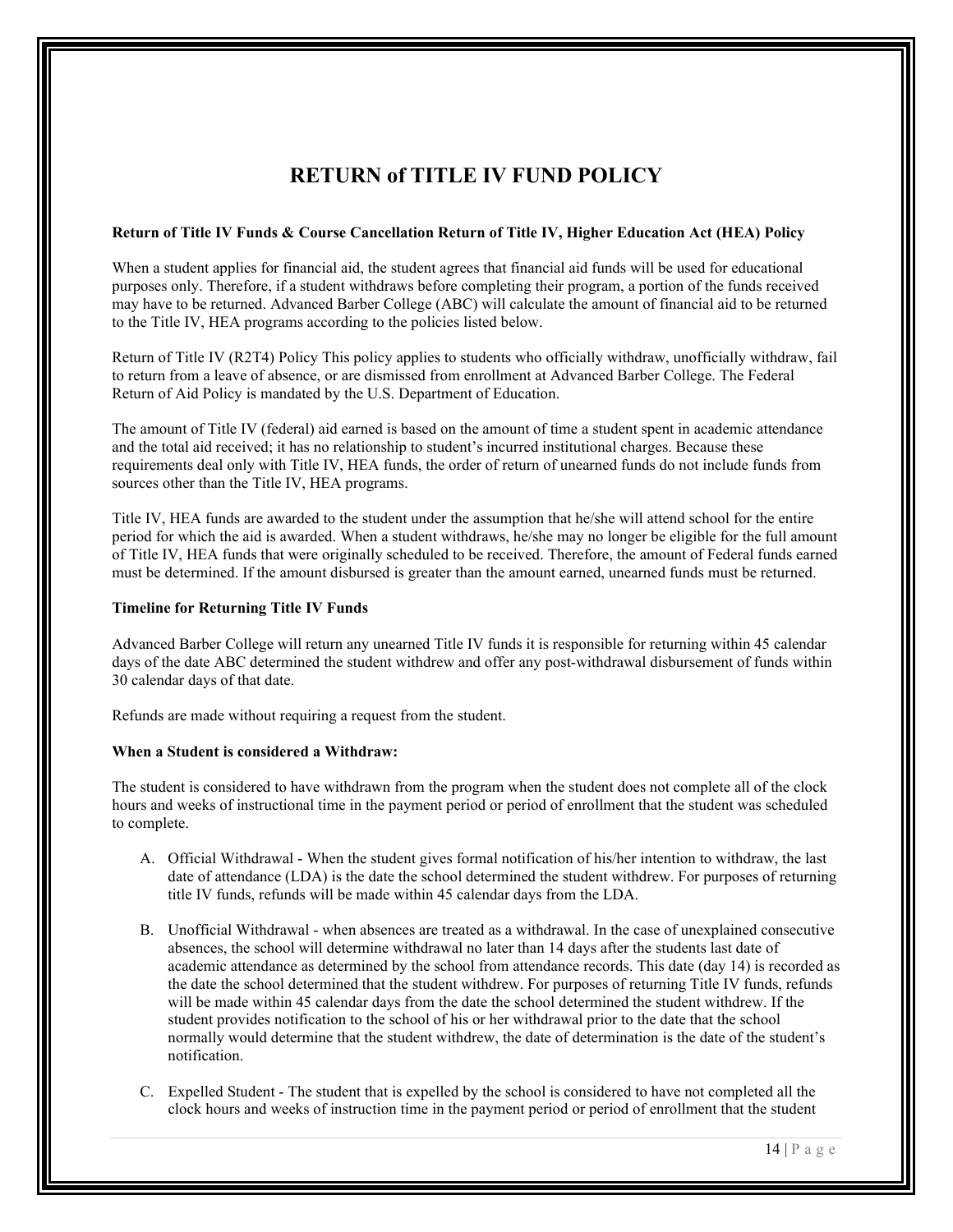was scheduled to complete. The LDA is the date the school will use to determine termination. For purposes of returning title IV funds, refunds will be made within 45 calendar days from the LDA.

#### **Determining Aid Earned**

To determine the amount of aid you earned up to the time of withdrawal, ABC will calculate the percent of scheduled hours earned in the payment period. The resulting percentage is then used, along with your institutional costs and total federal funds that you received (funds that were disbursed directly to your student account and possibly refunded to you) or that you were eligible to receive (disbursement owed) to determine the amount of aid that you are allowed to keep. In the case of a program that is measured in clock hours, the percentage of the payment period or period of enrollment completed is determined by dividing the total number of clock hours in the payment period or period of enrollment into the number of clock hours scheduled to be completed as of the student's withdrawal date. The scheduled clock hours used must be those established by the institution prior to the student's beginning class date for the payment period or period of enrollment and must be consistent with published materials describing the institution's programs, unless the schedule was modified prior to the student's withdrawal.

#### Withdrawal Before 60%

Point of the Program Advanced Barber College must perform a R2T4 calculation to determine the amount of earned aid up through the 60% point of scheduled hours earned in the payment period of enrollment. The College will use the U.S. Department of Education's prorate schedule to determine the amount of R2T4 funds the student has earned at the time of withdrawal.

#### Withdrawal After 60%

Point of the Program For a student who withdraws after the 60% point of scheduled hours earned in the payment period of enrollment, a student has earned 100% of the Title IV funds he or she was scheduled to receive during the period. Thus, there are no unearned funds. Advanced Barber College must still perform a R2T4 to determine the amount of aid that the student has earned and whether or not the student is eligible for a post withdrawal disbursement.

Payment Periods are defined according to the following hours: Payment Period 1 = 0 -450 hours, Payment Period 2  $= 451$  -900 hours, Payment Period  $3 = 901 - 1000$  hours.

Order of Return In accordance with Federal regulations, when Title IV, HEA financial aid is involved, the calculated amount of the R2T4 funds is retracted in the following order:

- 1. Unsubsidized Direct Loan
- 2. Subsidized Direct Loan
- 3. Direct Plus Loan
- 4. Pell Grant

#### **\*ABC only works with Pell Grant.**

After the Return of Aid has been completed it may result in the student owing for tuition that was once awarded from Title IV Aid. In addition, the student may be required to refund monies back to the Title IV Program.

#### Post-Withdrawal Disbursement

A student may be eligible for a post-withdrawal disbursement if, prior to withdrawing, the student earned more federal financial aid than was disbursed. If a student is eligible for a post-withdrawal disbursement for Title IV funds, it will be processed for the student and a refund will be issued within 10 days of the credit balance.

Advanced Barber College may automatically use all or a portion of the post-withdrawal disbursement of grant funds for tuition and fees. However, the college needs the student's permission to use the post-withdrawal grant disbursement for all other college charges. If the student does not give his/her permission, the student will be offered the funds. However, it may be in the student's best interest to allow the college to keep the funds to reduce the student's debt.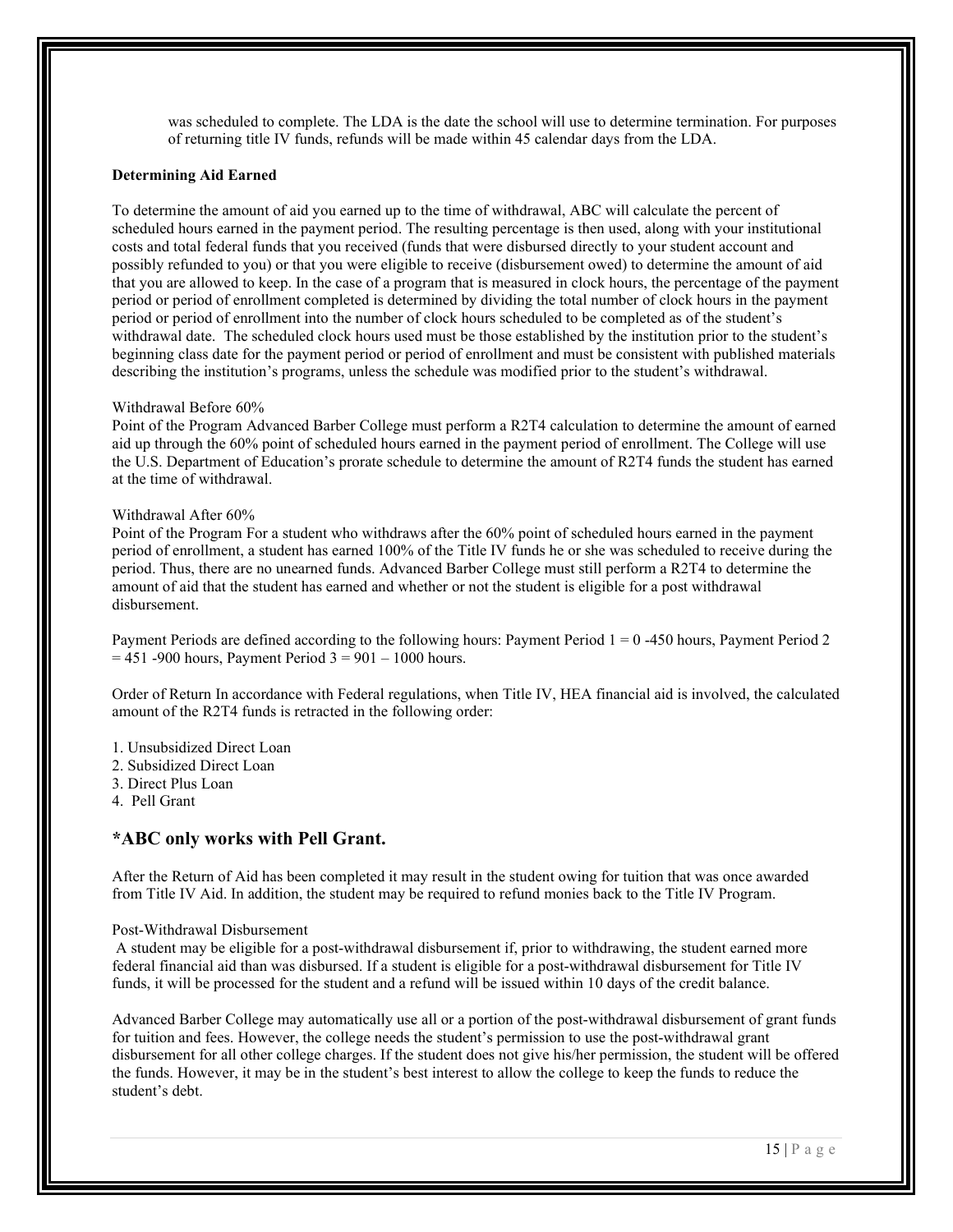Additionally, accepting the disbursement of grant funds will reduce the remaining amount of grant funds available to the student should the student continue his/her education at a later time.

Return to Title IV Questions If you have questions regarding Title IV, HEA program funds after visiting with or emailing SFAS, you may call the Federal Student Aid Information Center at 1-800-4-fedaid (800-433-3243). TTY users may call 800- 730-8913.

For a printable worksheet for calculating federal refunds visit: [http://www.ifap.ed.gov/aidworksheets/attachments/2010IASGClockHourR2T4Final.pdf](about:blank) 

Information is also available at Student Aid on the We[b www.studentaid.ed.gov.](about:blank)

#### **Course Cancellation**

Buyer's right to cancel: The student (or in the case of a student under legal age, his/her parent or guardian) has the right to cancel the initial enrollment agreement and demand his/her money back in writing until midnight of the fifth business day after the student has been enrolled; and if notice of the right to cancel is not given to any prospective student at the time of the enrollment agreement is signed, then the student has the right to cancel the agreement at any time and receive a full refund of all monies paid to date within ten days of cancellation. The official cancellation date or withdrawal will be determined by the post mark on written notices, or the date said information is delivered in person.

a. An applicant not accepted by the Advanced Barber College shall be entitled to a refund of all monies paid.

b. If the school cancels or discontinues a course, the student shall be entitled to receive from the school such refund or partial refund of the tuition, fees, and other charges paid by the student or on behalf of the student as is provided under rules promulgated by the Department.

c. If the school is permanently closed and no longer offering instruction after a student is enrolled, the student shall be entitled to a pro-rata refund of tuition.

d. In case of illness or disabling accident, death in the immediate family, or other circumstances beyond the control of student, the school makes a settlement which is reasonable and fair to both.

e. A student must give formal notice of cancellation to the school. Advanced Barber College shall mail a written acknowledgement of a student's cancellation or withdrawal within 15 calendar days of the postmark date of notification.

f. Any monies due the applicant or student shall be refunded within 45 days of formal cancellation by the student, or within 45 days of the date of formal termination as determined by the institution which may occur according to the termination policy stated in the Advanced Barber College Catalog.

## **STATE REFUND POLICY (Which is also the Institutional Policy)**

 $6$  of Refund

| % of Time Completed to              |             |
|-------------------------------------|-------------|
| Total Time of Course in Clock Hours | $%$ of Refu |
| $.01\% - 10\%$                      | 90%         |
| $10.01\% - 20\%$                    | 80%         |
| $20.01\% - 25\%$                    | 75%         |
| $25.01\% - 50\%$                    | 50%         |
| $50.01\%$ or over                   | $0\%$       |

#### **DISTRIBUTION OF FUNDS:**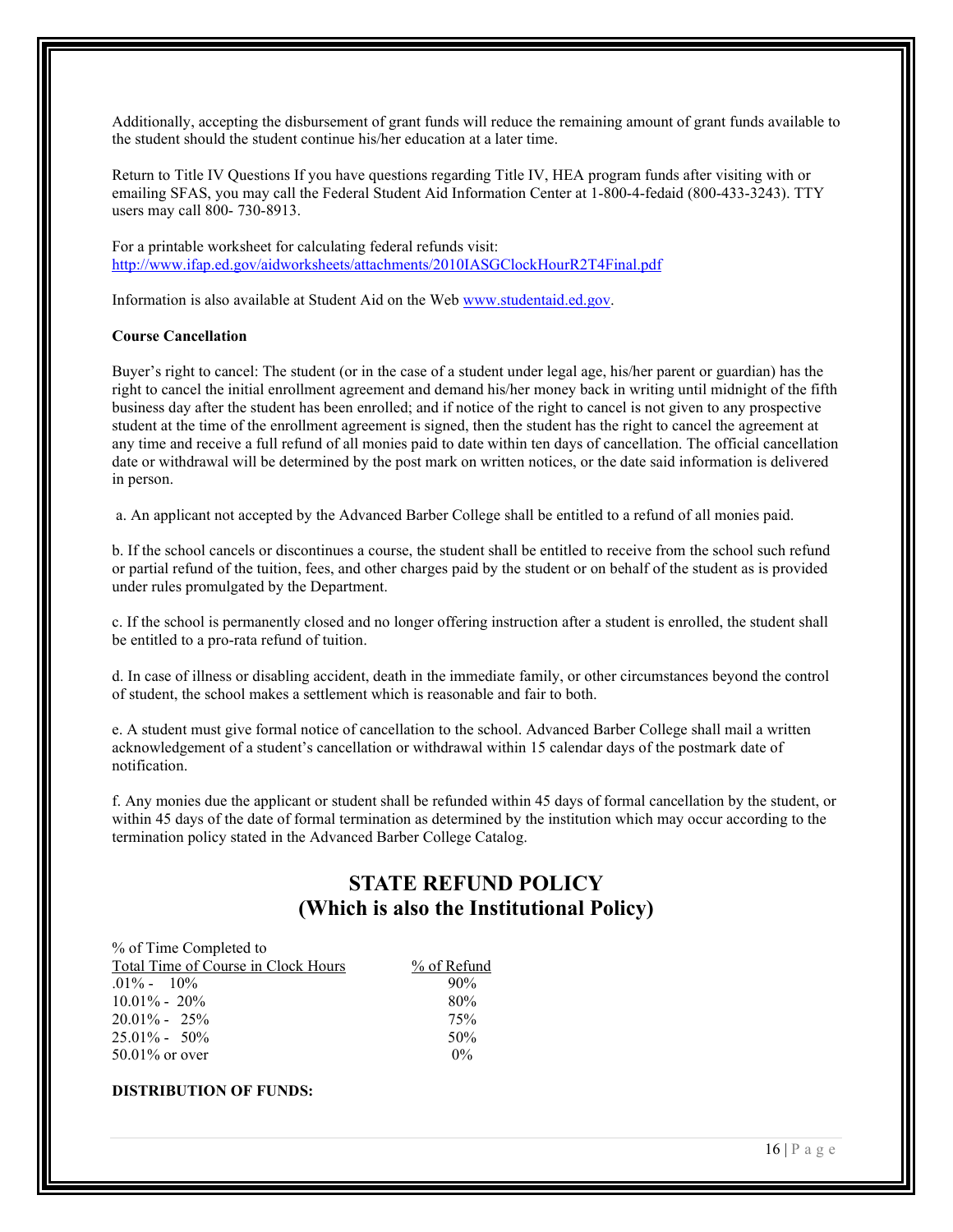1. If you are entitled to receive a refund, or a return of Title IV funds in accordance with the federal/state/institutional policies, the return of funds must be applied to the Federal Pell Grant Program.

#### **Title IV Credit Balances:**

If the student has a Title IV credit balance when s(he) drops, no funds are returned prior to performing the Return calculation, even if Advanced Barber College would otherwise be required to release them to the student.

The existing Title IV credit balance is included in the calculation as disbursed aid.

Advanced Barber College return policy is applied to determine if it creates a new or larger Title IV credit balance.

Any Title IV credit balance is allocated as follows:

- a. Is allocated first to repay any grant overpayment owed by the student as a result of the current withdrawal. Advanced Barber College returns this credit balance to the Title IV grant account within 14 days of the date the calculation is performed.
- b. Any credit balance from a prior period is not included in the Return calculation. However, any balance remaining from a prior period when the student drops is included as Title IV funds when the amount of the final Title IV credit balance is determined. Advanced Barber College uses the final credit balance first to satisfy any current student grant overpayment.
- c. Within 14 days of the date the Return calculation was made, the remaining Title IV credit balance are paid in one or more of the following ways:

Copies of the Return Policy and the Refund Policy are posted on the Bulletin Board in the break room.

## **DRESS CODE**

Advanced Barber College dress code has been established so that its facility, personnel and students present to the public a neat, clean and professional appearance. Students shall be dressed in a professional manner at all times. Any student who does not meet this dress code will be asked to leave and may return when dressed appropriately. This regulation will be applied because appearance and good grooming are necessary in this profession.

The following requirements apply to both male and female students:

- a) Students must be well groomed and must dress professionally at all times.
- b) Smock must be worn at all times during school hours.
- c) Smock must be zipped or buttoned at all times.
- d) Smock must be clean, and without stains.
- e) No crop tops, ripped jeans, or low cut revealing clothes
- f) Shoes must be clean and polished. (No sandals allowed.)
- g) No hats or caps are allowed.
- h) Beards and mustaches must be kept clean and neatly trimmed.
- i) Slacks, shirts, skirts and dresses must be neat and clean.
- j) No Shorts allowed only Capris
- k) No Pajama pants are allowed
- l) Men and women smock must be purchased at the school and cannot be altered.
- m) No sweat shirts with hoodies will be allowed while student is clocked in.
- n) As long as covid -19 is in our area a mask will be part of the dress code.

#### **FERPA POLICY**

#### **(Family Educational Rights & Privacy Act)**

The school will adhere to the rules of the FERPA policy in that only students or parents of dependent students may review their school records. This information will be released only by written permission of the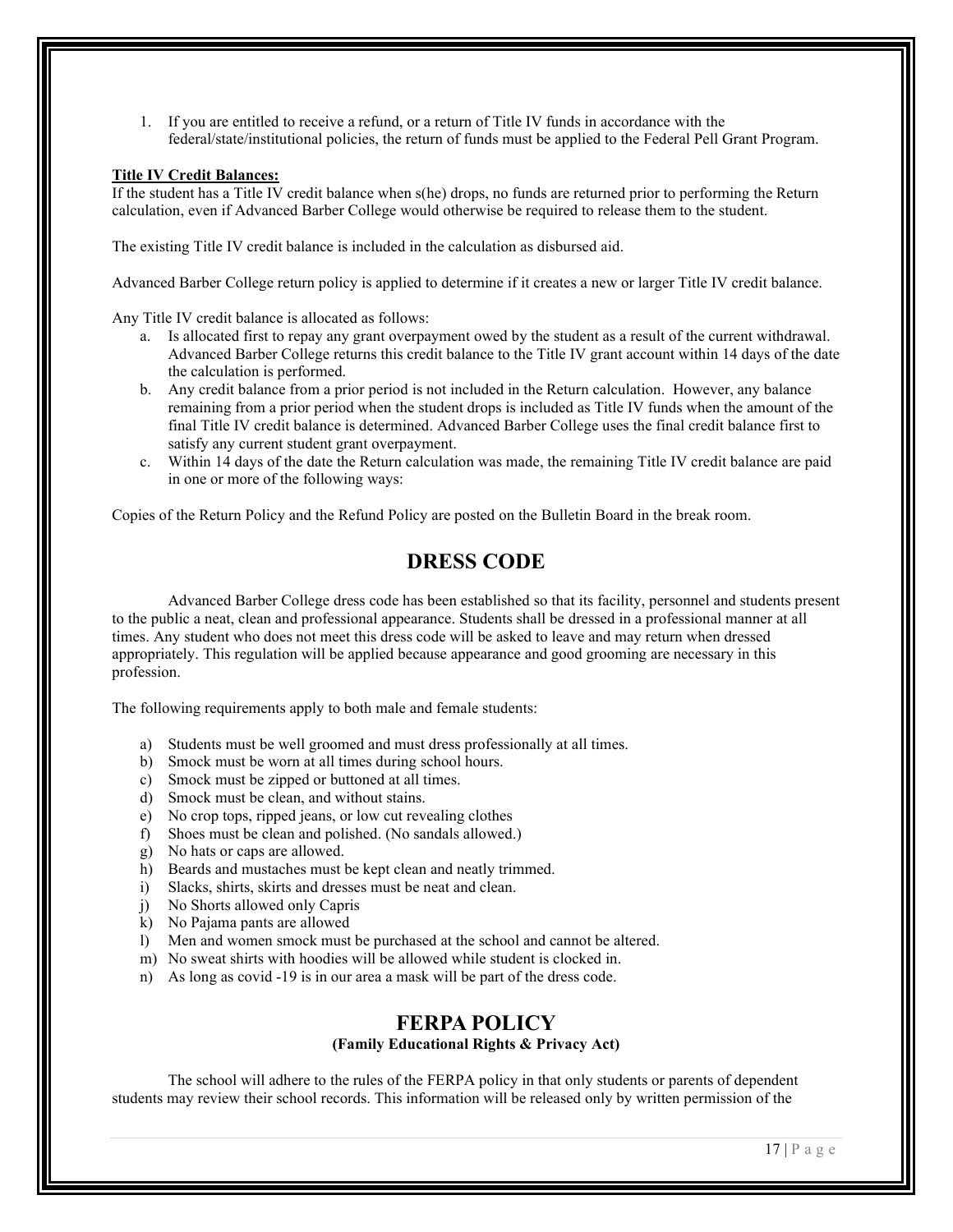student or by the parent (s) of the dependent student.

## **LEAVE OF ABSENCE (LOA) POLICY AND PROCEDURE**

A written request for a leave of absence (LOA) will be considered on an individual basis for personal or medical reasons (*illness, bereavement, religious duty, and extenuating personal circumstances*). A LOA cannot exceed 180 days. More than one leave of absence can be granted in a 12-month period as long as they do not exceed the 180 days. Proper documentation is required and must be approved before the leave begins.

The Director will provide counseling to the student on the consequences that can occur with Title IV funds, extended graduation date, course interruption etc. prior to approving LOA.

#### **Requesting a Leave of Absence Procedure**

Student Procedure:

- Discuss your request for leave with the CEO or available Administration. Determine what type of leave applies to your situation.
- Complete appropriate paperwork requiring your personal information, if needed.
- Submit all completed paperwork to administration.
- If your leave is for your own medical condition, you will be required to provide a doctor's release to return to school.

Procedures for Processing a Leave of Absence:

- Once student notifies the school of their need of a LOA, the CEO or available Administration will determine what type of leave applies to the student's situation.
- The administrative office will confirm that a student has enough hours to approve an additional LOA for a student that was previously on a LOA.
- The CEO or available Administration will counsel the student on the consequences that occur with Title IV funds, extended graduation date, course interruption etc.
- An approved LOA is posted by the administrative office in the school's Premier Software
- Any students on LOA will be kept tracked by the administrative office on a weekly basis.
- The administrative office contacts the student as a reminder before the date of return date established by the student's documentation.

#### **Returning from a Leave of Absence**

Student Procedure:

- Notify the Advanced Barber College of impending date of return to school.
- Bring documentation (doctor's note, rehabilitation completion letter, etc.) regarding your approved LOA to the CEO or available Administration on your first day back to school.

Procedures for Processing a Return from Leave of Absence:

- The administrative office will submit LOA end date of Premier Software and on National Student Loan Data System (NSLDS).
- Upon re-entering final LOA counseling is again provided by the CEO or available Administration.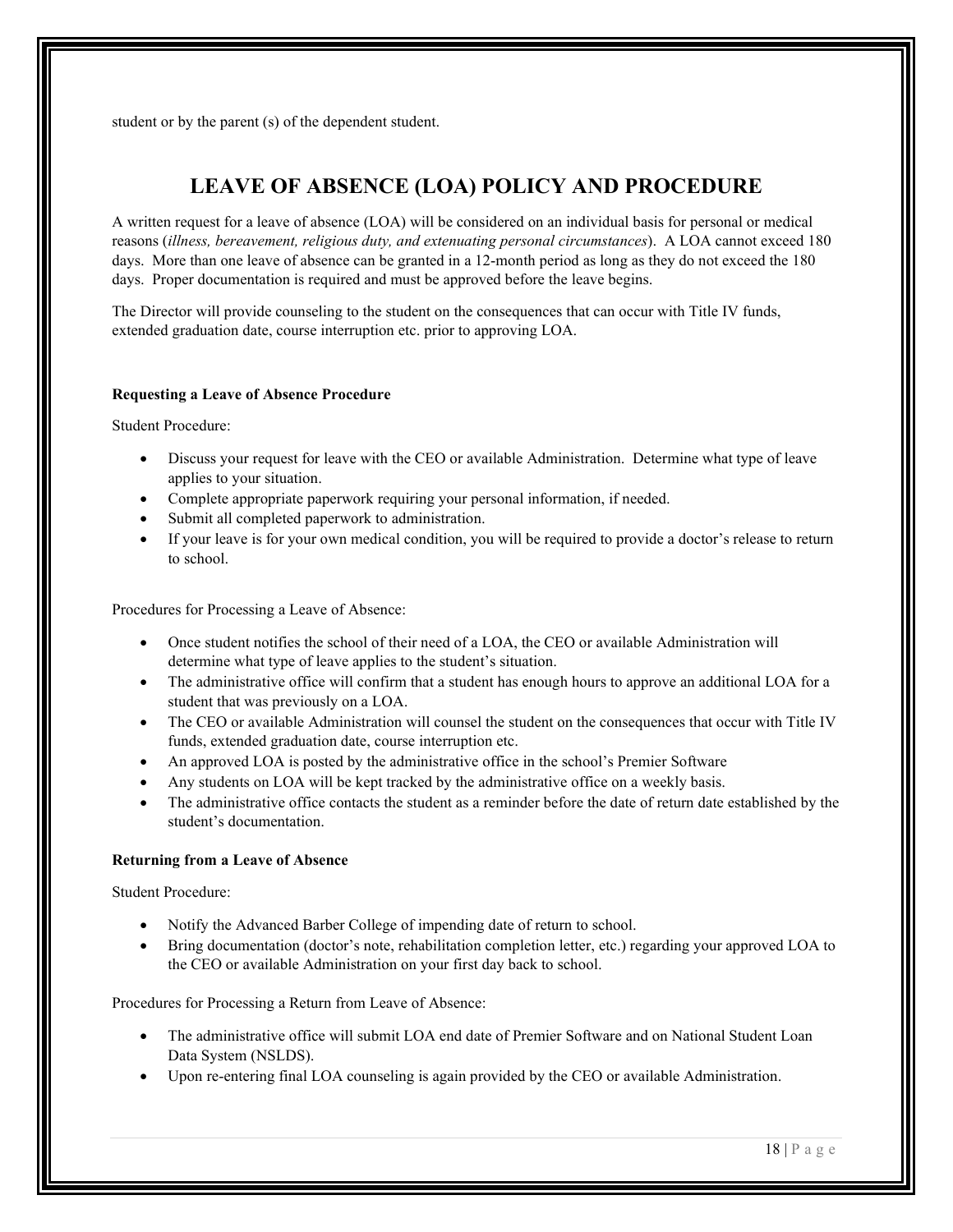#### **GRIEVANCE POLICY**

Any student who has a complaint or concern with the policies or procedures of the school should bring it to the attention of the school administration staff. If a student does not feel that the school has adequately addressed a complaint or concern, the student may consider contacting the Texas Department of Licensing and Regulation, P.O. Box 12157, Austin, Texas 78711, 512-463-6599. The state requires that a copy of the Texas Department of Licensing and Regulations phone number and address be posted in a visible place. The student may also contact the Commission of the Council on Occupational Education (C.O.E.) 7840 Roswell Road, Building 300, Suite 325 Atlanta, Georgia, 30350, 770-396-3898. The school retains the right to change and/or revise material, programs, classes and policies as conditions change.

#### **FIRST AID**

All students must complete the **"IN CASE OF EMERGENCY"** form when enrolling. This form will be kept in the student's file. Should a student become ill or have an accident during the school day, the instructor should be notified immediately. A first aid kit is available if needed.

## **CAREER GUIDANCE AND ADVISING**

Personal advising is available as an aid to student motivation and as means of maintaining the productive attitudes and professional outlook through which students will be able to reach their fullest career potential. Each student may meet with an advisor for an evaluation of academic progress and goals. It is the policy of the school to assist students where possible, if deemed necessary, a student may be referred to appropriate professional. Examples of this are:

- Referrals to social service agencies
- Assist students in locating suitable housing accommodations
- Referral to drug abuse programs
- Tutoring programs
- Health services agencies
- Assistance in organizing study groups

#### **SEXUAL HARASSMENT**

The Advanced Barber College and Hair Design, Inc. has strong policies that ensure that no school employee, student or guest of the school engages in any improper conduct. All employees of the school will endeavor to prevent students from sexually harassing other students, school employees, clients or guests. A student's failure to comply with these policies will result in dismissal, termination, and/or prosecution.

#### **JOB PLACEMENT**

The school cannot guarantee employment after graduation but makes every effort to establish contact between our graduates and prospective employers. We receive numerous calls from employers wishing to hire our graduates. These requests are kept on file in the school office and are available to the students upon request. We believe that our graduates are capable, well trained, and ready to compete and succeed, whether they desire to work as employees or whether they aspire to open their own barber shop.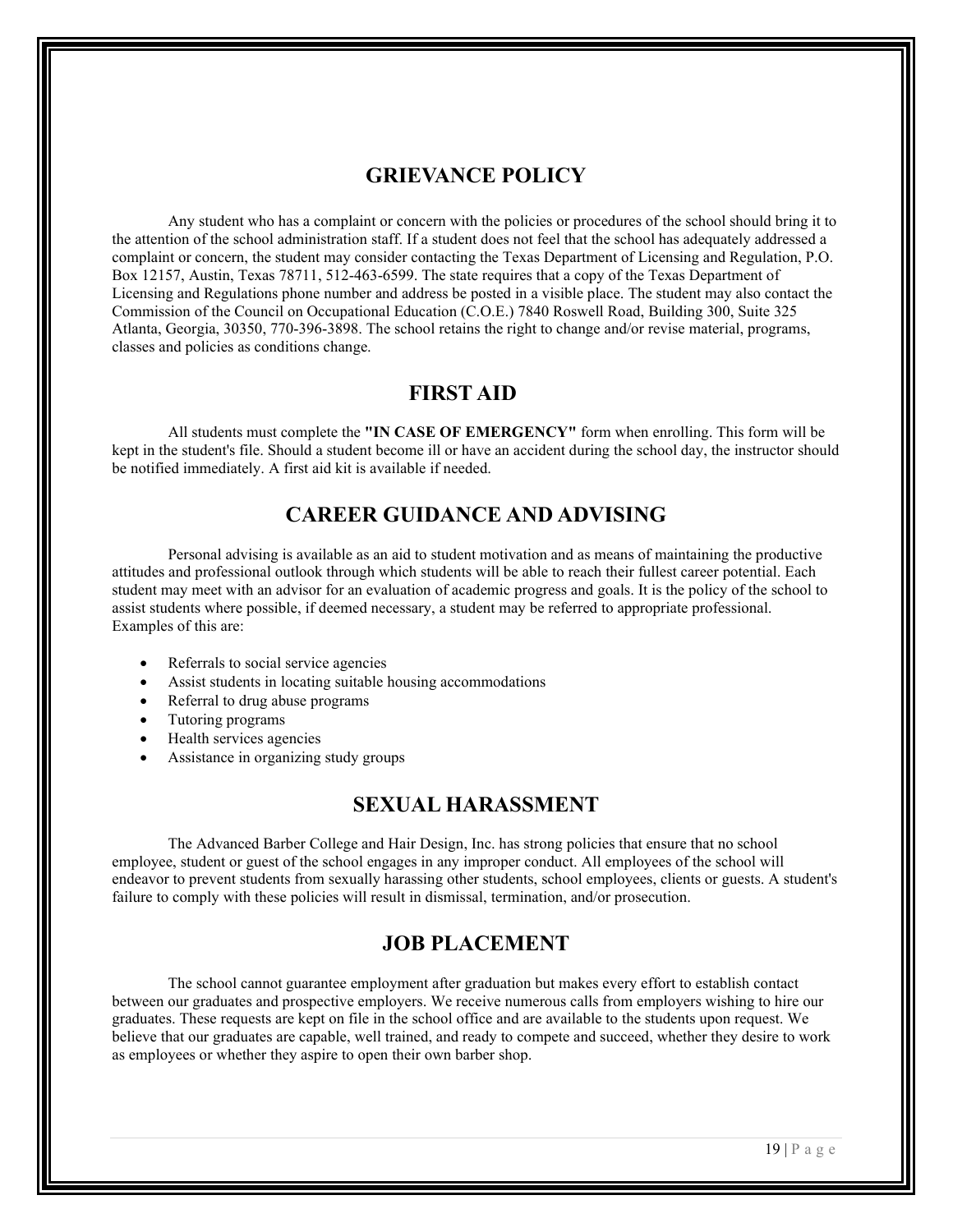## **ATTENDANCE POLICY**

- 1. All students are expected to attend full-time classes regularly as scheduled unless a part-time schedule has been approved by the administrative office. After verbal warning a student will be suspended for three days for not meeting expected scheduled monthly hours required according to A.B.C. contract.
- **2.** To maintain satisfactory academic progress, a full-time student must maintain a minimum of 120 clock hours per month or attend the required scheduled hours for that month. A part-time student must maintain a minimum of 60 clock hours per month. There are no provisions for illness or other excused absences beyond this minimum requirement. **If a student falls below the minimum hour requirement, that student will be placed on a probation period for thirty (30) days. If during that time the student's required hours has not improved to the required level, that student will be suspended for thirty (30) days. Re-enrollment will be at the discretion of the school director.**
- 3. All students are expected to arrive each day with their books, smocks, name tags and supplies by 8:00am. A student is considered tardy if he or she arrives after 8:15am, if student arrives after 8:30 they must speak to administration before checking in.
- 4. No student is allowed to clock in or out for another student; doing so is cause for suspension.
- 5. Full-time students must attend their scheduled 6-hour days 8:00am 2:30pm with a 30-minute lunch to be in compliance.
- 6. There will be no absences/tardiness except for the reasons stated below:
	- Doctors' appointments or Emergency room visit Provide release from Doctor or Hospital on official letterhead
	- Court date Provide letter form the Court Clerk
	- Traffic Stop Provide ticket or warning notice
	- Funeral Provide letter from funeral home
	- Extreme weather conditions Morning and Evening weather conditions as per administration discretion.
- 7. Legal verification of hours must be made for each student. Each student must clock-in upon arrival and clock out upon leaving school. If the student leaves the school campus for any reason the student must clock out.
- 8. All students will be allowed a 30-minute lunch. Students must clock out and in and any student working with a client must complete work before taking a lunch. Students that are late returning from lunch will not be allowed to clock-in unless authorized by instructor or director.
- 9. All students working with a client must complete work before clocking out for the day. Periodically this will leave a student with extra hours from their original scheduled hours because client work must be completed.
- 10. No student is allowed to leave the school without permission.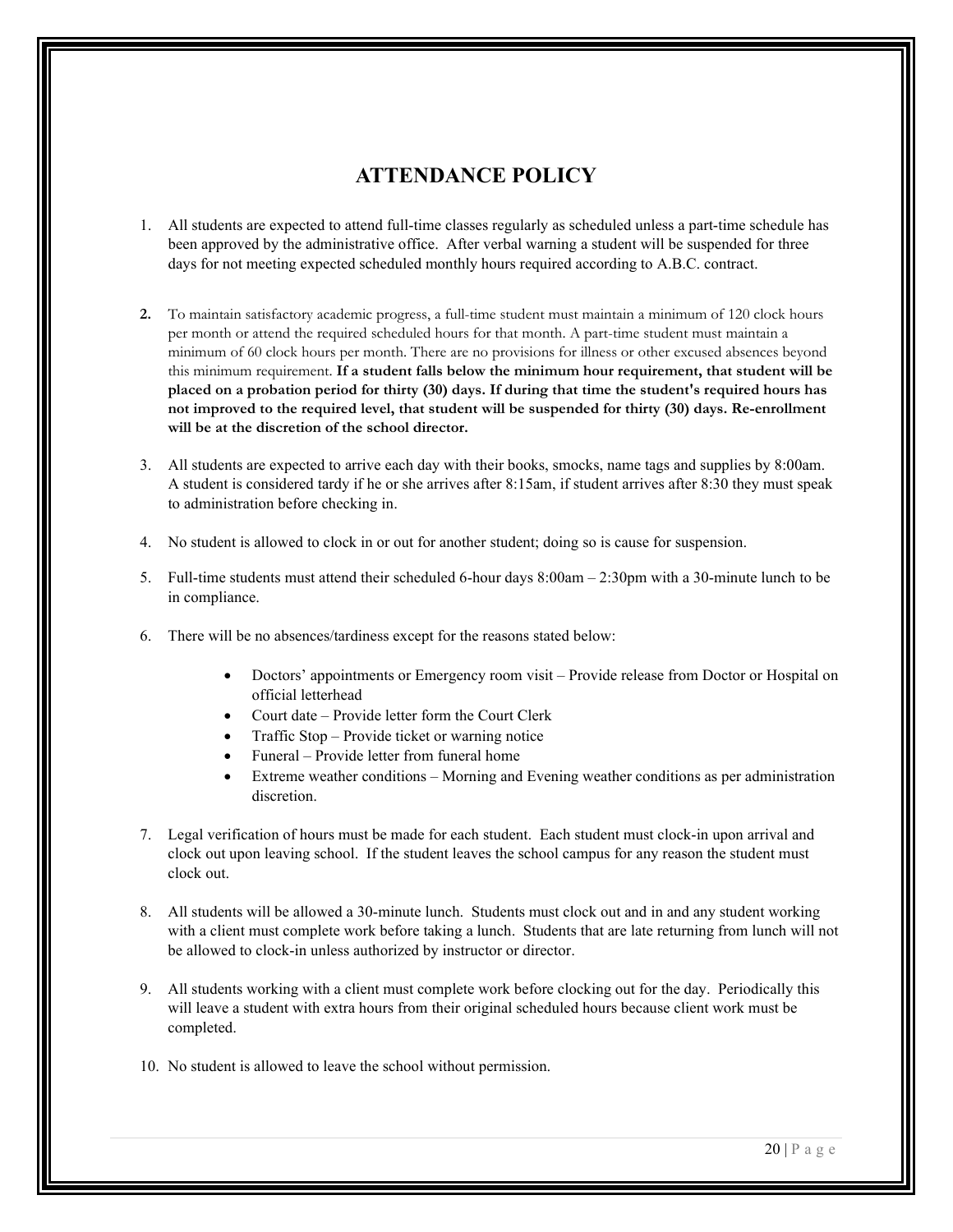- 11. Whenever a student is absent, student must contact office personnel that day and explain his/her absence and say when he/she will return to school.
- 12. Any absences or tardiness can subject the student to an additional tuition charge \$ 7.83 for every hour attended past the contract completion.
- 13. A student with unsatisfactory attendance will be dropped after being absent for 10 consecutive days unless they notify office personnel or request a Leave of Absence (LOA).
- 14. Administration may accommodate student schedules for special circumstances.

## **ATTENDENCE POLICY FOR** *VA STUDENTS*

Students using veterans' benefits to attend ABC will have attendance monitored until the time the student drops, graduates, or completes the program. Unsatisfactory attendance will be reported to DVA even if the VA student has completed the required number of hours to complete and no refund is due the student and/or refund sources. Therefore, the attendance policy (20% of the total program and/or being absent five (5) consecutive days) will apply throughout the student's stay in school. All violations of the attendance policy will be reported to DVA on VA Form 22-1999b within 30 days at such time the student exceeds the allowed number of absences.

## **Title 38 United States Code Section 3679(e) School Compliance**

As part of the Veterans Benefits and Transition Act of 2018, section 3679(e) of Title 38, United States Code was amended. Educational institutions are required to sign this compliance form to confirm your compliance with the requirements as outlined.

Effective August 1, 2019 the State approving agency, or the Secretary when acting in the role of the State approving agency, shall disapprove a course of education provided by an educational institution that has in effect a policy that is inconsistent the areas below:

NOTE: A Covered Individual is any individual who is entitled to educational assistance under chapter 31, Vocational Rehabilitation and Employment, or chapter 33, Post-9/11 GI Bill benefits.

- ABC will permit any covered individual to attend or participate in the course of education during the period beginning on the date on which the individual provides to the educational institution a certificate of eligibility for entitlement to educational assistance under chapter 31 or 33 (a "certificate of eligibility" can also include a "Statement of Benefits" obtained from the Department of Veterans Affairs' (VA) website – eBenefits, or a VAF 28-1905 form for chapter 31 authorization purposes) and ending on the earlier of the following dates:
	- 1. The date on which payment from VA is made to the institution.
	- 2. 90 days after the date the institution certified tuition and fees following the receipt of the certificate of eligibility.
- ABC must ensure that your educational institution will not impose any penalty, including the assessment of late fees, the denial of access to classes, libraries, or other institutional facilities, or the requirement that a covered individual borrow additional funds, on any covered individual because of the individual's inability to meet his or her financial obligations to the institution due to the delayed disbursement funding from VA under chapter 31 or 33.

In addition, ABC is allowed to require the covered individual to take the following additional actions: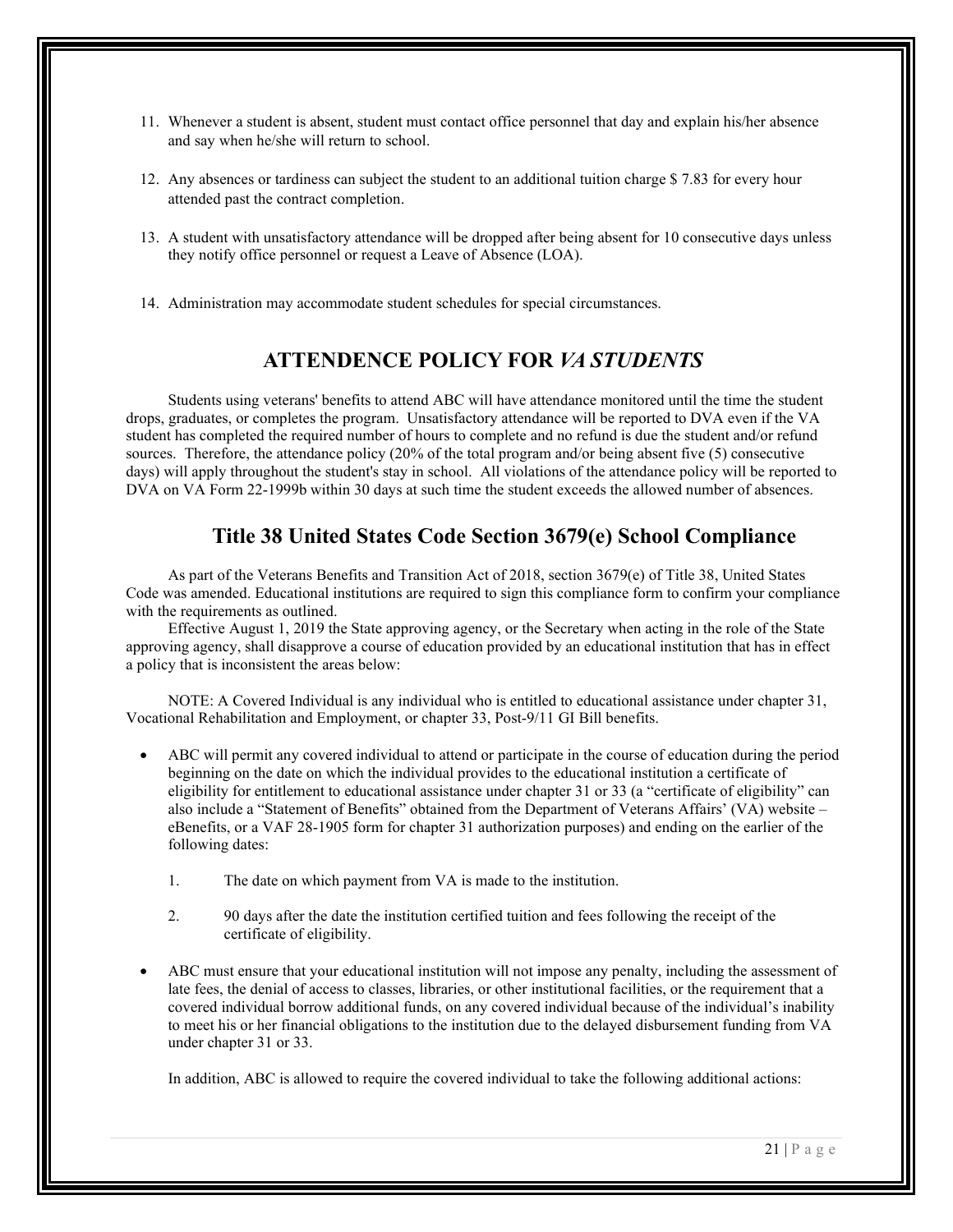- 1. Submit a certificate of eligibility for entitlement to educational assistance no later than the first day of a course of education.
- 2. Submit a written request to use such entitlement.
- 3. Provide additional information necessary to the proper certification of enrollment by the educational institution.
- 4. Your policy may also require additional payment or impose a fee for the amount that is the difference between the amount of the student's financial obligation and the amount of the VA education benefit disbursement.

#### **RULES AND REGULATIONS**

- 1. Students must wear ID nametag at all times and have names visible.
- 2. Students must always greet clients promptly and professionally.
- 3. Refusing to serve a client will lead to a three-day suspension and possible expulsion.
- 4. Students will wash and clean hands before serving a customer and will sterilize all instruments and use clean towels on each customer.
- 5. Headrest and haircutting cloth are to be in their proper place when not in use.
- 6. Students must keep their workstation and equipment orderly and follow sterilization and sanitation procedures at all times.
- 7. Students are to remain behind their own chair and not congregate in groups anywhere in the building.
- 8. Students will not at any time sit in their work chair during training hours.
- 9. Students will refrain from smoking and chewing gum on school premises, especially while serving customer. (No vapes, vaporizers, vape pens, hookah pens, electronic cigarettes e-cigarettes or e-cigs, and epipes)
- 10. Loud talking, profanity, drugs and drinking of alcoholic beverages are not permitted and is not professional and will not be tolerated on campus or in the parking lot. If the student exhibits this behavior he/she will be referred to administration for possible suspension or expulsion.
- 11. Students will not engage in conversation with any trainee while he or she is serving a customer.
- 12. Students must secure permission from the management to leave the building at any time during training hours.
- 13. No student shall be absent from school without permission of the management, and this permission will only be granted in case of sickness and emergencies beyond the student's control.
- 14. It is the student's responsibility to be aware upon completing 900 hours that they are required to schedule and take their written test. When a student completes 1000 hours, he/she will be eligible to test for their practical examination.
- 15. The school may deny admission, re-admission, or continued enrollment to persons whose behavior is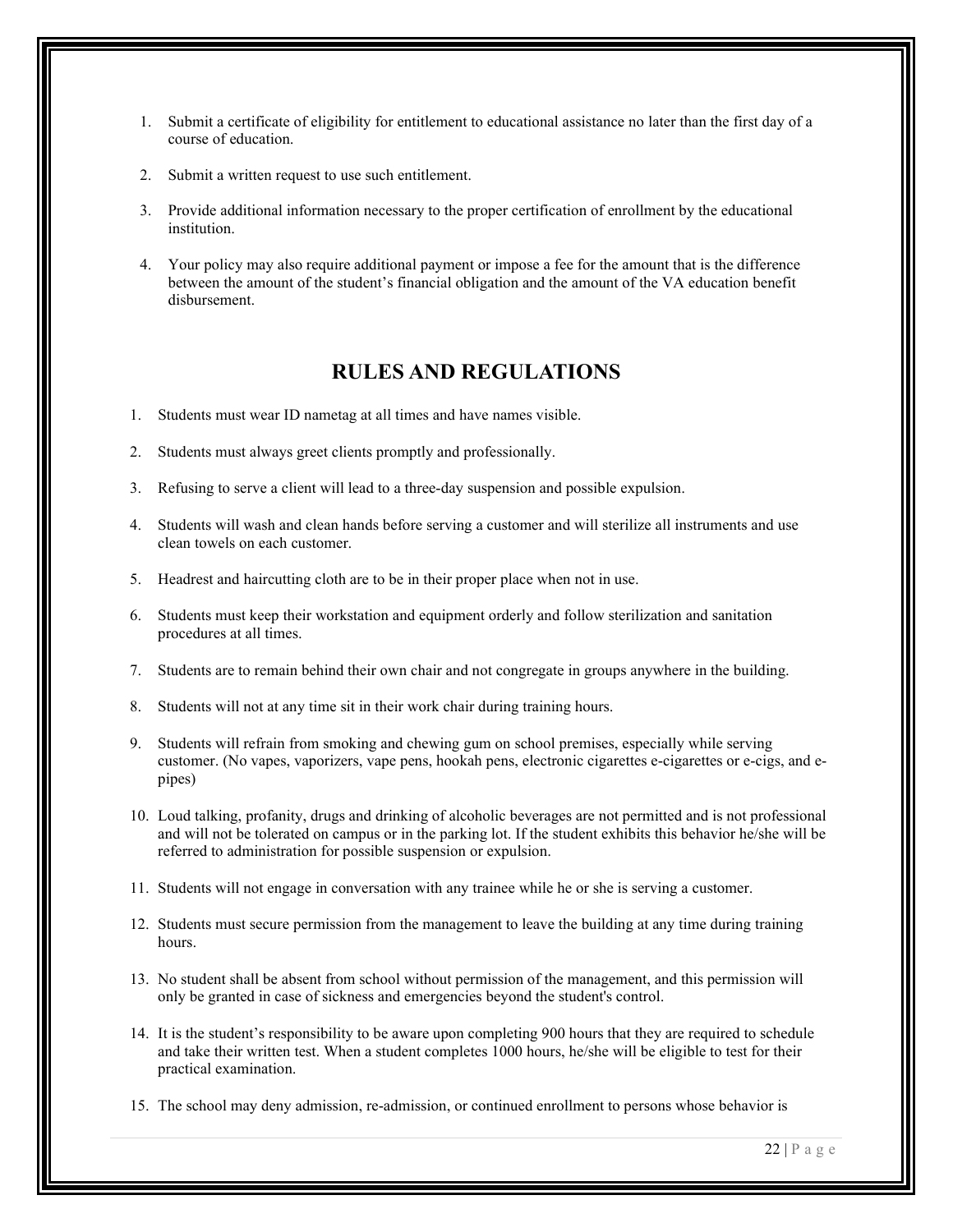considered by the staff to be disruptive, dangerous, or abusive.

- 16. Bringing children or guests is not permitted.
- 17. Students must respect each other and each other's property. Students caught fighting on school premises or outside on school property will referred to administration for possible suspension or expulsion.
- 18. The use of cell or school phone without permission will not be allowed. Students cannot receive personal calls unless it is an emergency (office will relay message.) If the student does not comply with these rules of the school the student will be suspended after the third warning.
- 19. Students cannot charge phone on school premises, if caught phones will be taken away.
- 20. Vandalism or theft of personal property on school premises will not be tolerated. No weapons, Firearms, knives, etc.
- 21. Disciplinary action will be taken if a student violates any of these rules and regulations or direct instructions of instructors or staff members. (Any student who violates personal service procedures is subject to losing their personal service privileges.)
- 22. Student will be provided a sanitary environment. TDLR requires that sanitary conditions be maintained at all times. As part of the students training, 30 min each day is scheduled for sanitation. The student's daily sanitation requirement must be completed and checked by the instructor at the beginning and end of the day. When students are assigned a duty, it must be completed before they leave
- 23. Students will park on the south side of the building. Please do not park in front and on the north side of the school building, as parking there is for customers only.
- 24. Students must pick up after themselves.
- 25. There will be no selling of any food or drinks of any kind
- 26. Student practicing on their models are free of charge. Models must sign in at front desk and be approved by instructors and be the model throughout the training. They must be the same one you will use for the practical exam.
- 27. Certain services for immediate family are free, please see discount price list posted. Immediate family is considered (parents, husband, wife, children, brother & sister.)
- 28. Students must fill out a Customer Receipt at end of each service performed.
- 29. Students must have all client haircuts checked by an instructor.
- 30. Phones, I pods, radios, headphones, are not permitted.
- 31. No bottle waters or yeti style cups will be allowed on school premises.
- 32. Any student, customer or employee that uses social media as a platform to incite hate, discrimination or any falsehoods in general will be brought into administration for possible suspension, expulsion, or asked to leave the premises. Social Media is a public forum, and while you may have freedom of speech, that does not mean freedom from consequences. If the things posted on social accounts violates ABC's student code of conduct ABC will hold you accountable.
- 33. Although students and employees are not required to be vaccinated it is highly recommended that they do get vaccinated due to constant contact with customers.